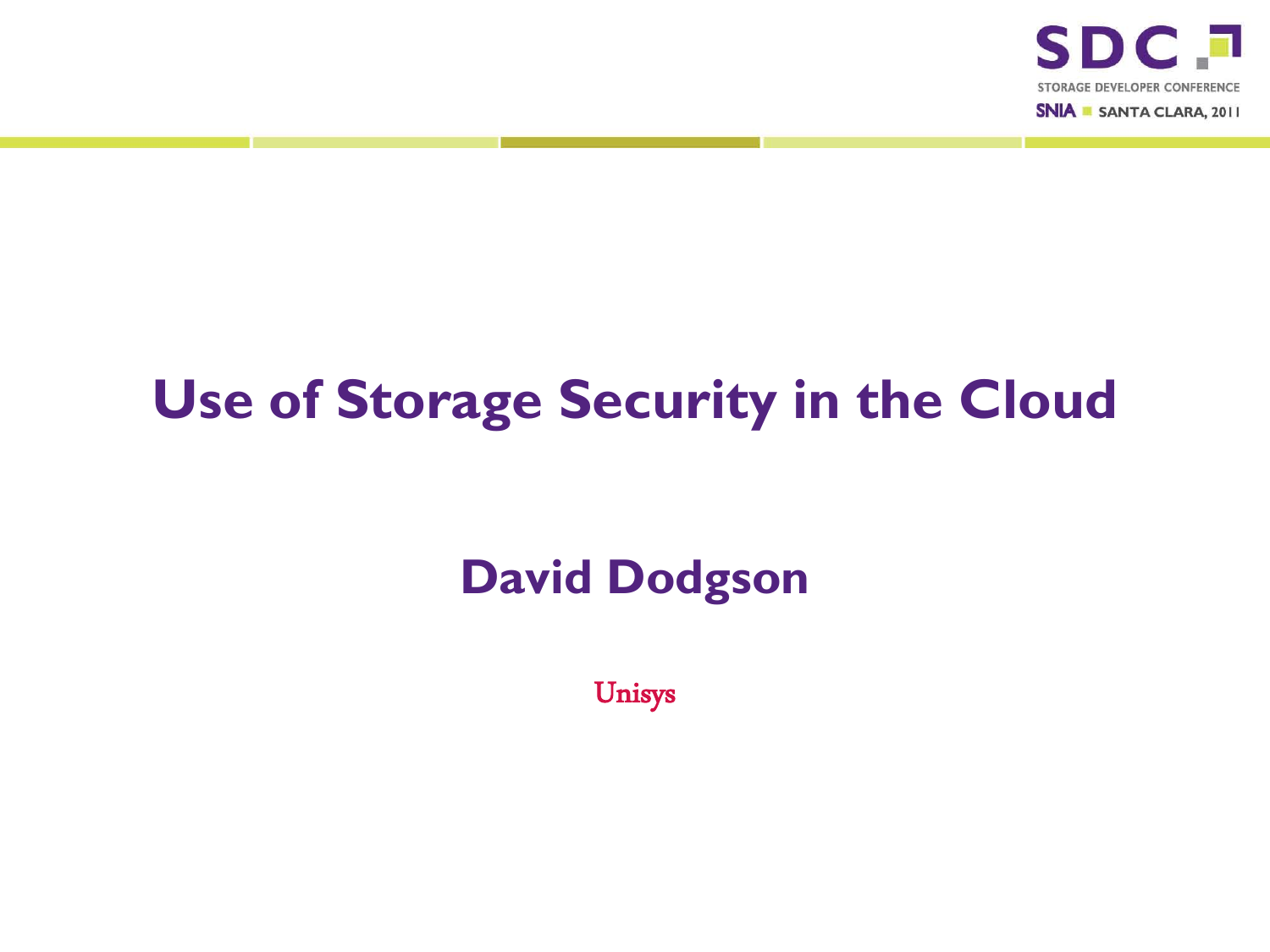



- □ Address the concern about security of storage in a cloud
- $\Box$  Define what secure storage means to different users of different clouds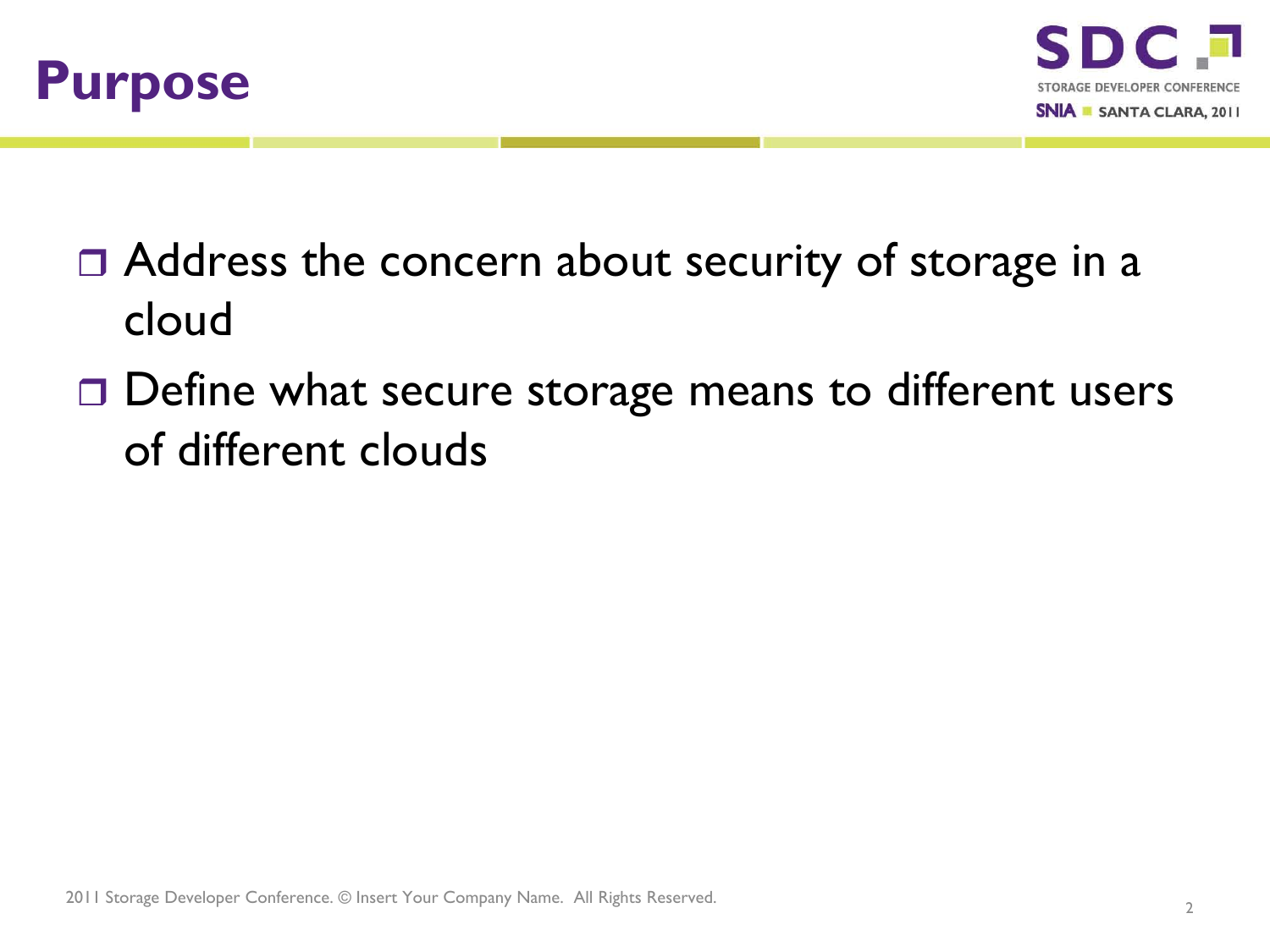



- □ Describe common use cases for storage in the cloud
- □ Compare security needs for different use cases
- □ Compile a list of requirements for storage in clouds, both public and private
- $\Box$  Prioritize the requirements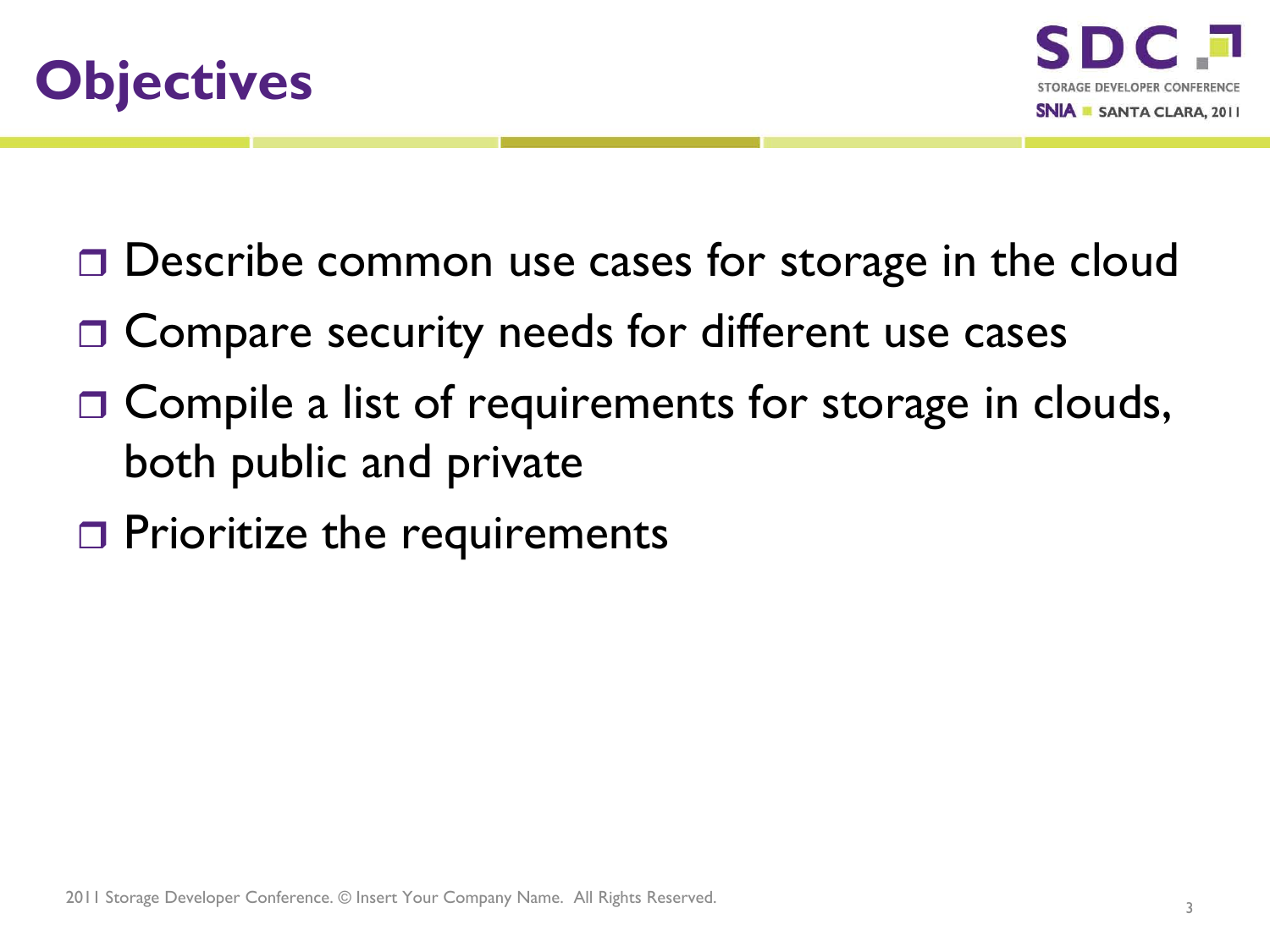

#### **Use Cases**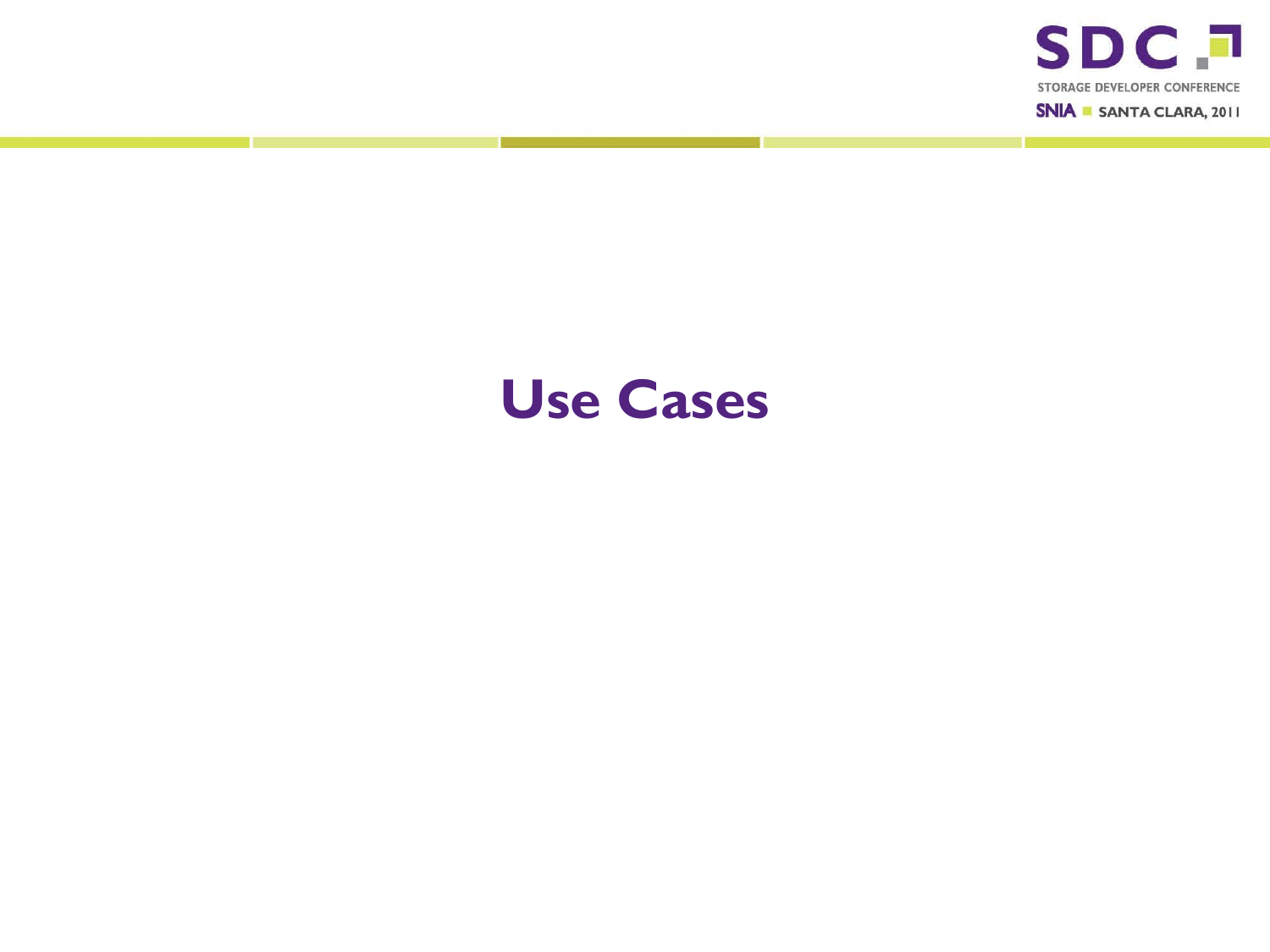

- $\Box$  Infrastructure as a Service (IaaS)
- □ Platform as a Service (PaaS)
- □ Storage as a Service
- □ Hybrid Storage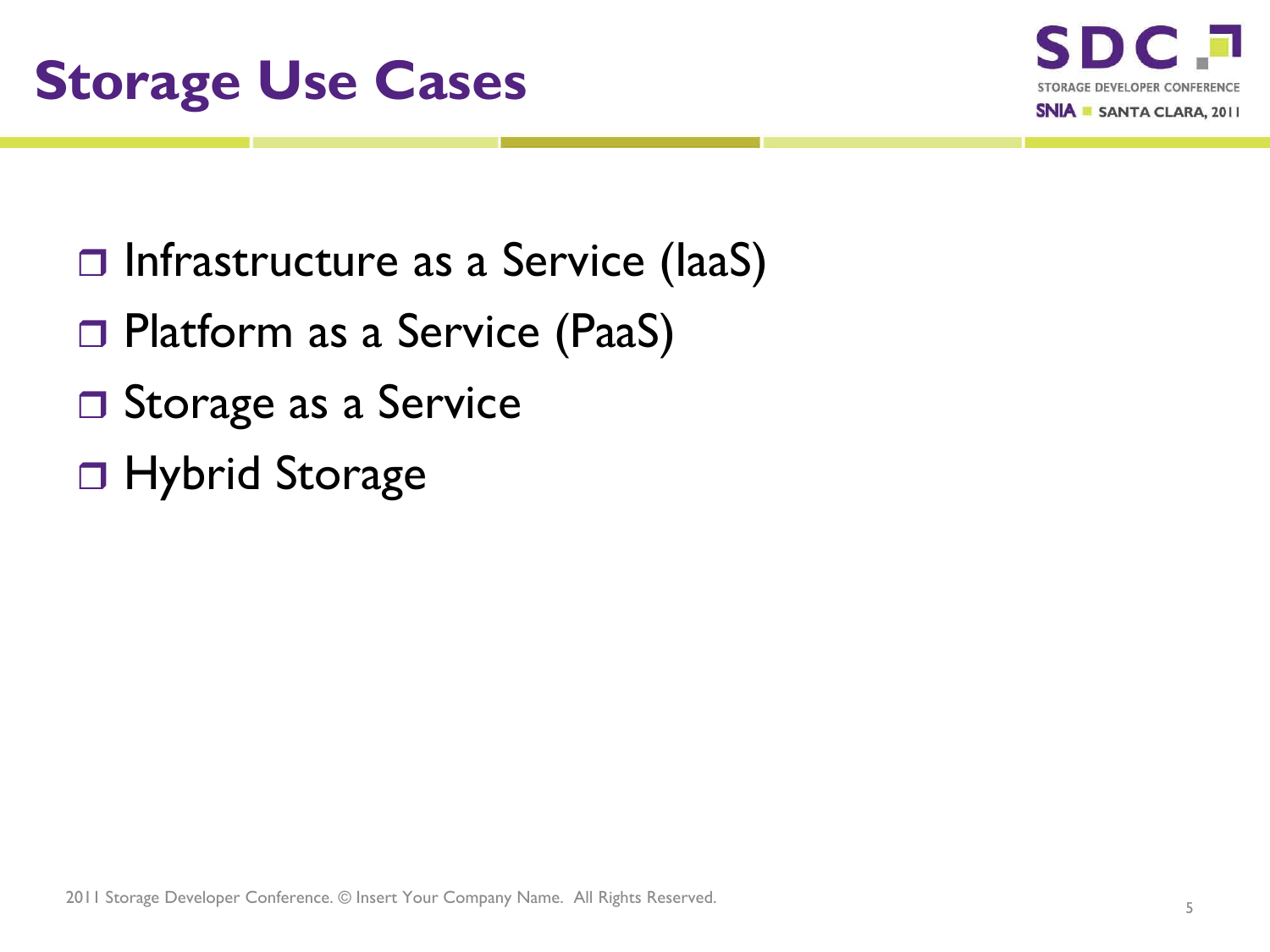

- □ Uses virtual machines (VMs) that are similar to physical machines
- □ Accesses storage using traditional methods (files and directories)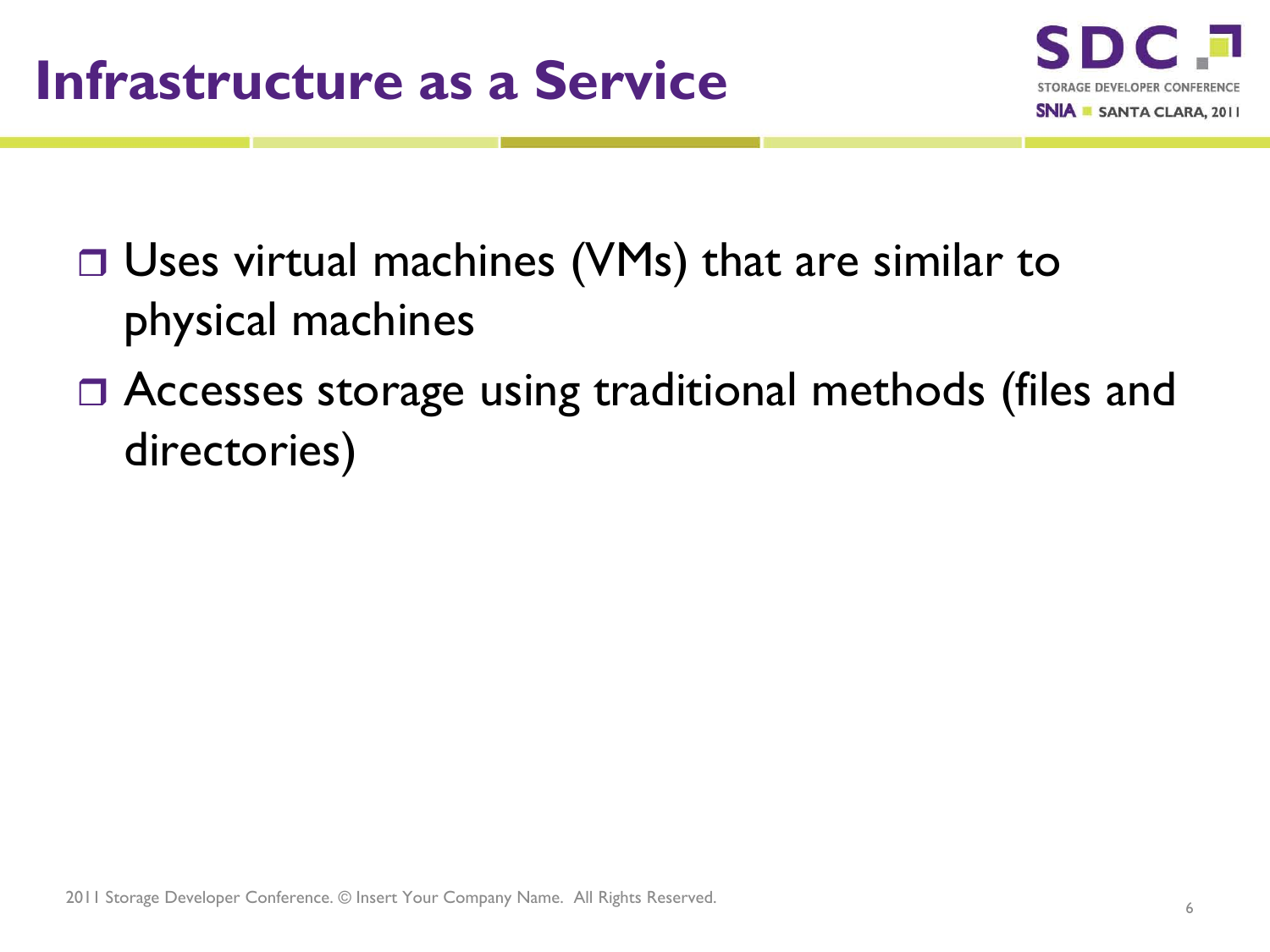#### **Tenant and Management**



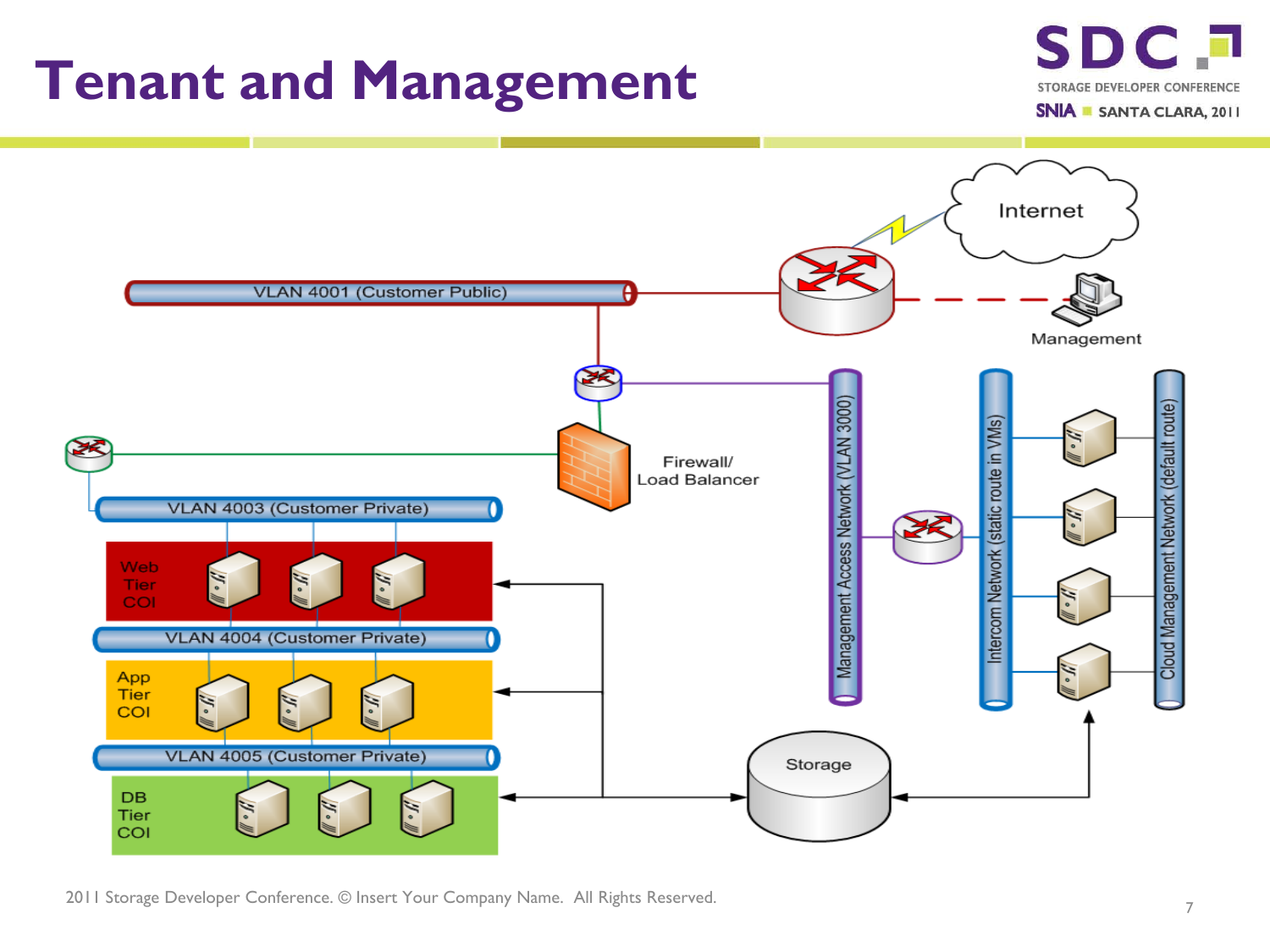- □ The VMs are grouped into separate communities-ofinterest (COIs).
- □ They share storage with other VMs in the same COI but will be separate and secure from other COIs.
- □ A VM may be a member of multiple COIs, but data from each COI will be presented distinctly (e.g. as separate disks).
- □ Cloud management data is a separate COI.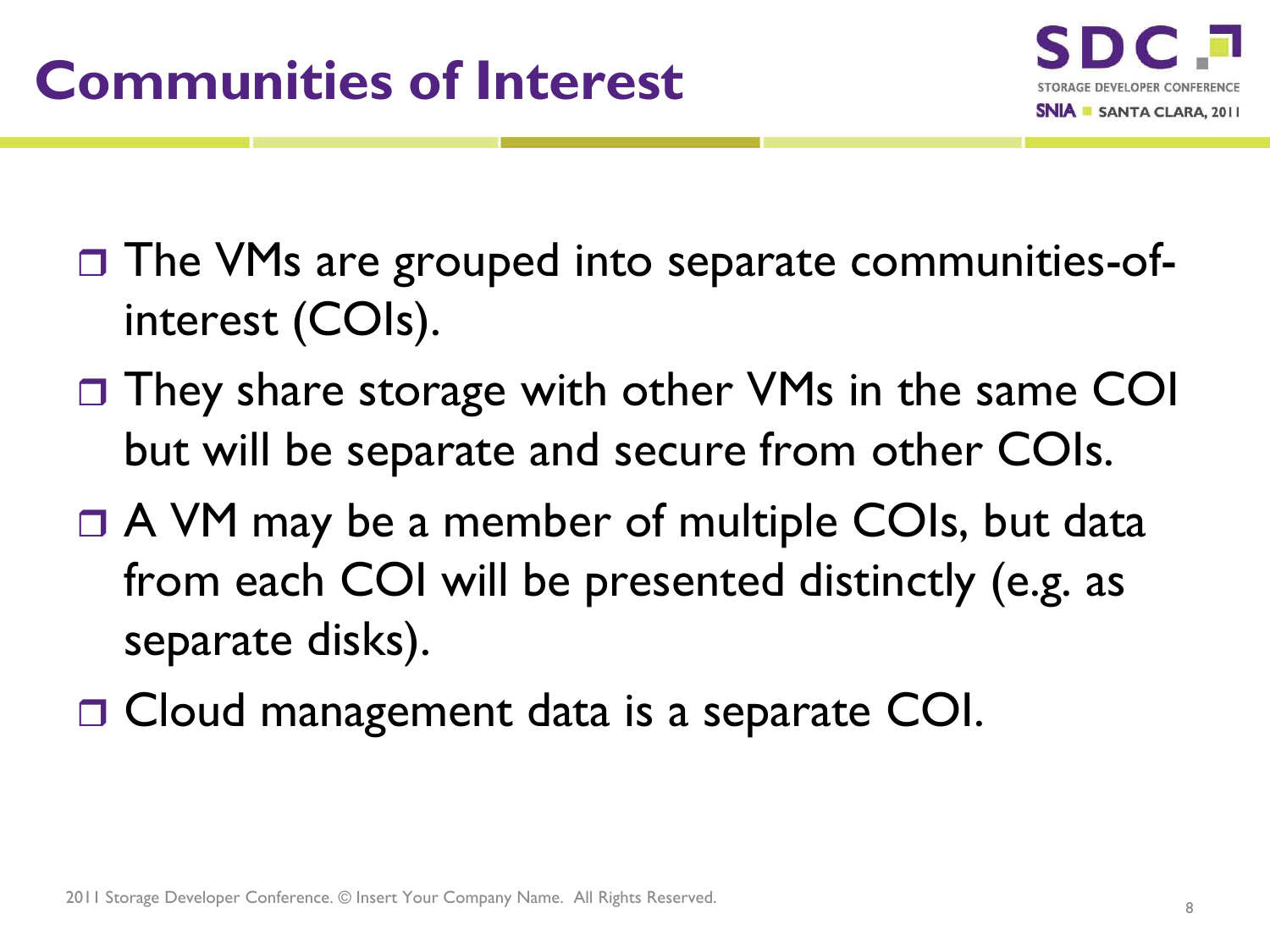



#### □ Storage requirements for a COI are:

- **Encryption**
- **□ Key management**
- **Network configuration**
- **Data verification**
- **□** Storage virtualization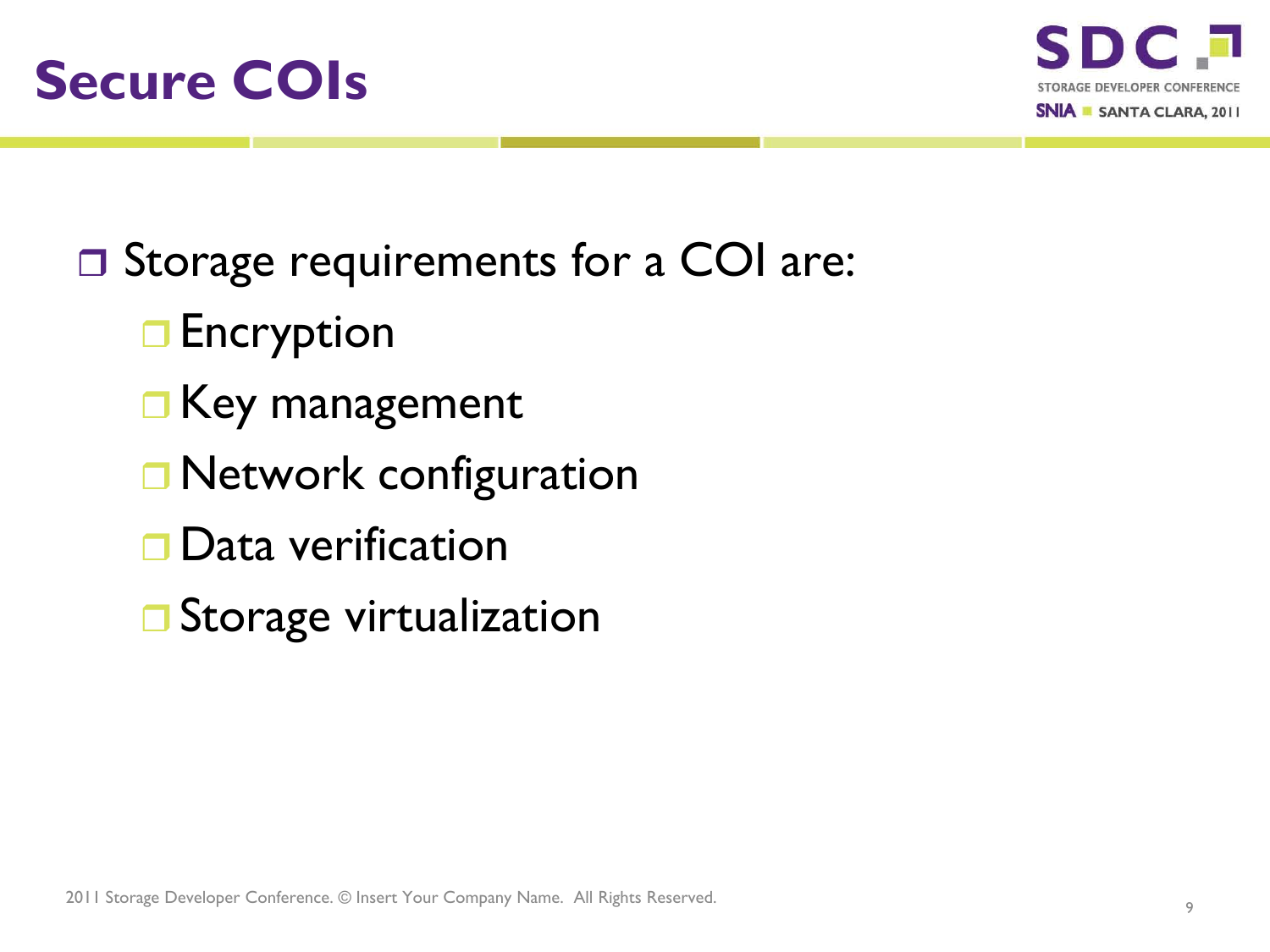

- **Pre-defined virtual machines**
- □ Application support (I/O through cloud services)
- □ Secure COIs rely more on identity management than network configuration
- □ Auditing may be affected by an application moving from one platform to another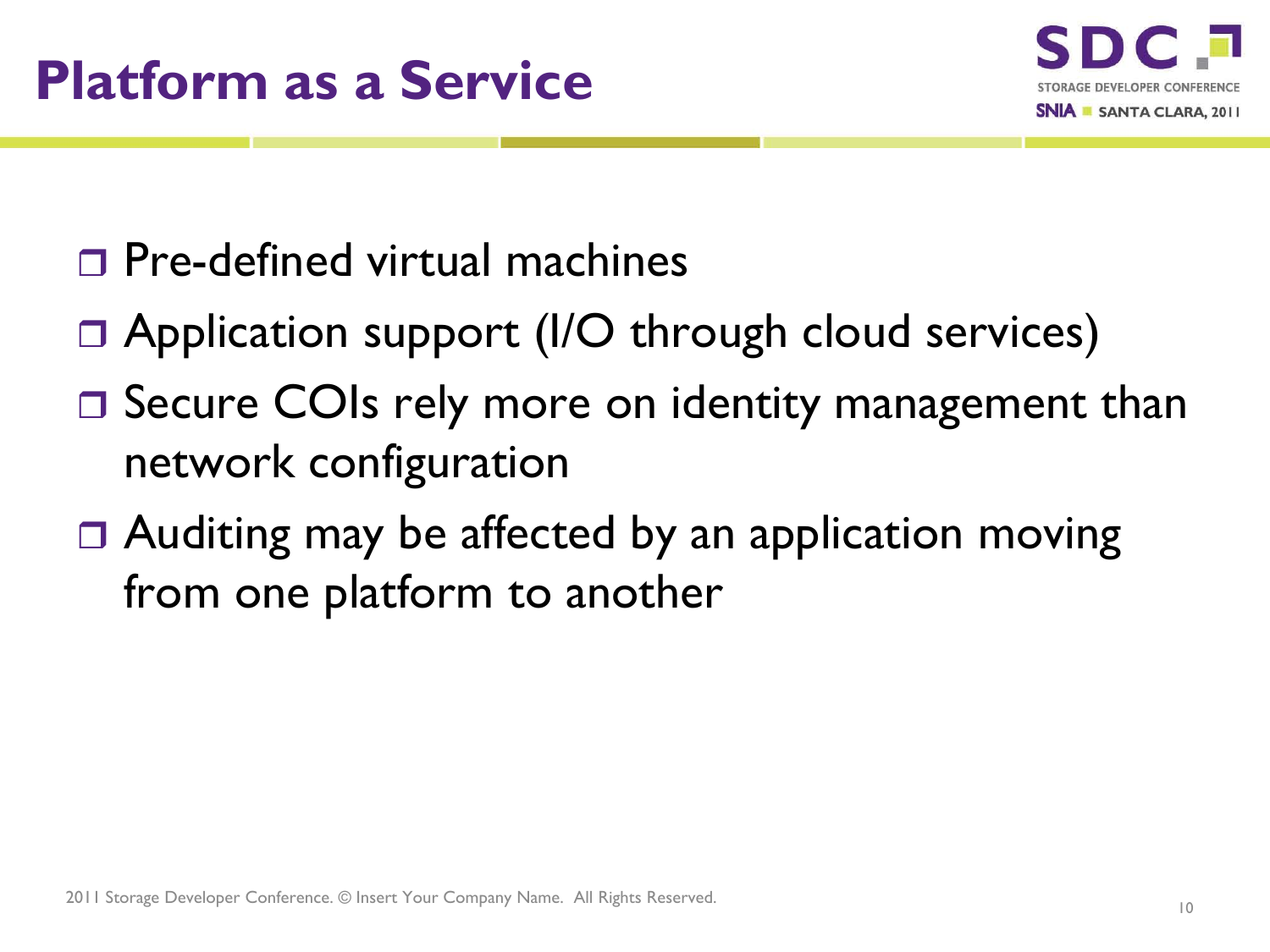

- □ Storage objects that reside in the cloud
- $\Box$  Each object has its own unique identity
- □ Accessed through network interface (usually a RESTful web service)
- $\square$  Each object has its own metadata
- □ Requirements usually depend on the service level agreement (SLA)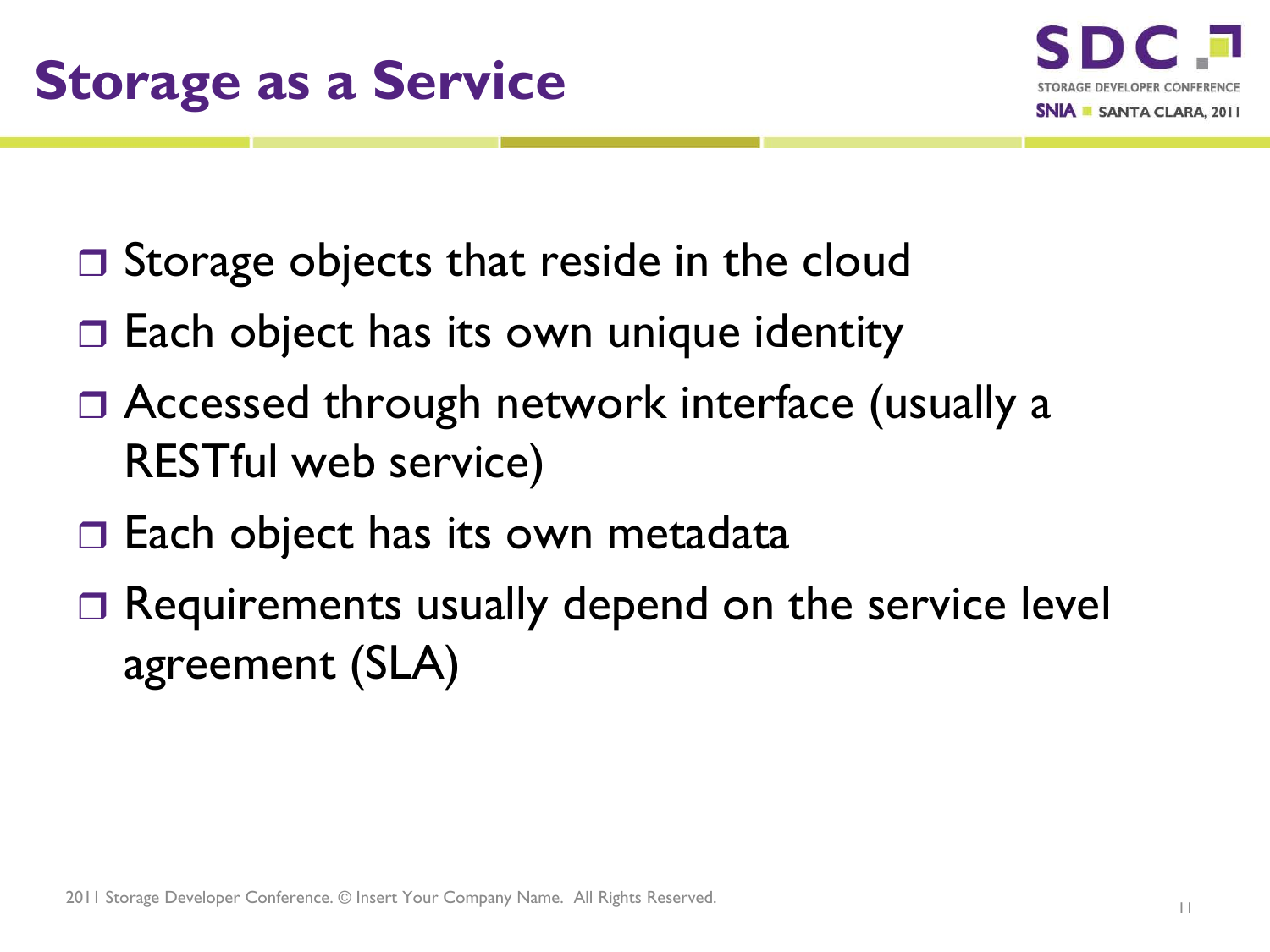# **Typical Use of Storage as a Service**



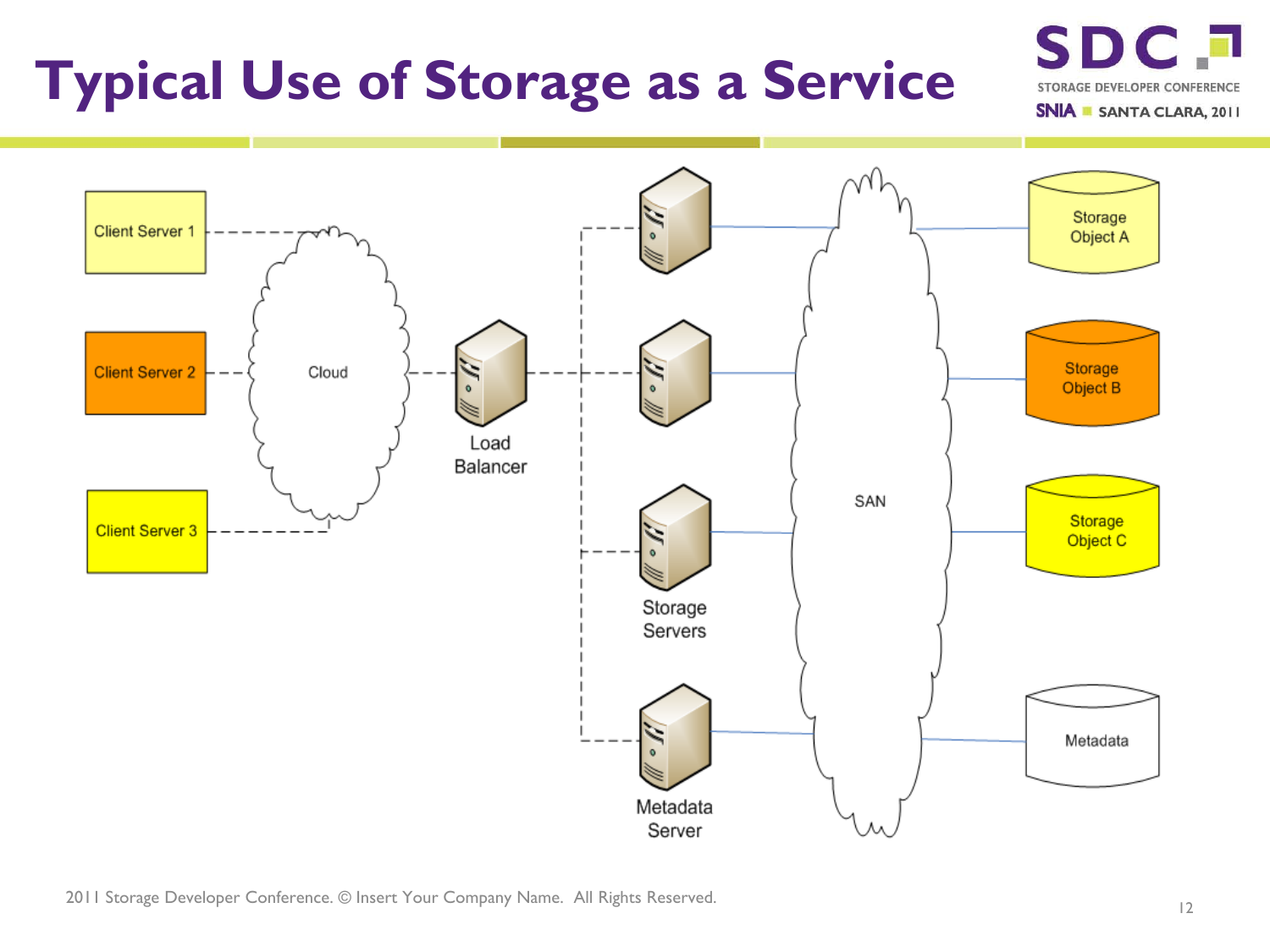

- □ Combines laaS with Storage as a Service
- □ Legacy applications continue to use directories and files while storage resources are provided from the cloud
- □ Local storage cache used to improve performance and reduce charges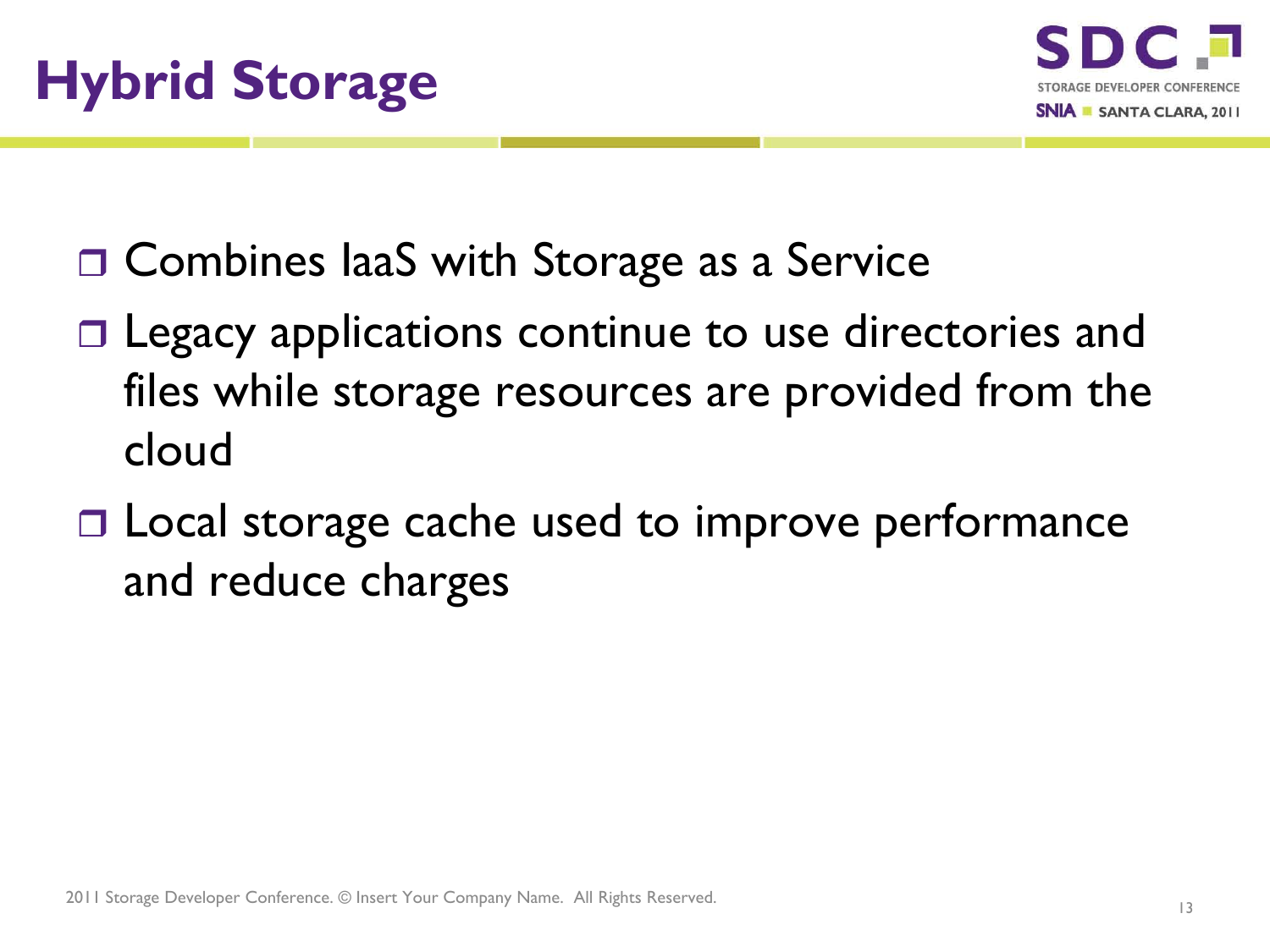# **Typical Hybrid Storage**



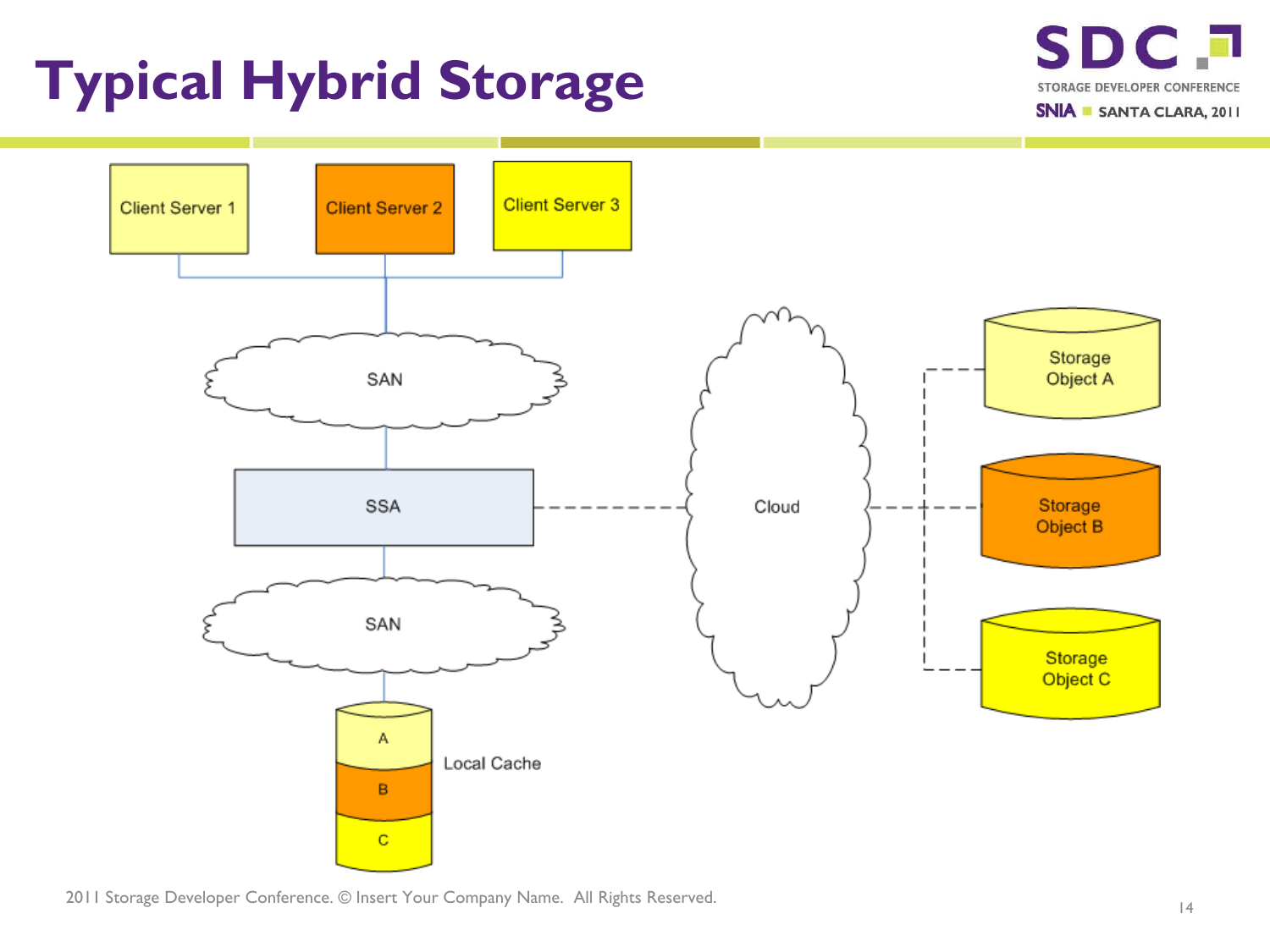

### **Storage Requirements**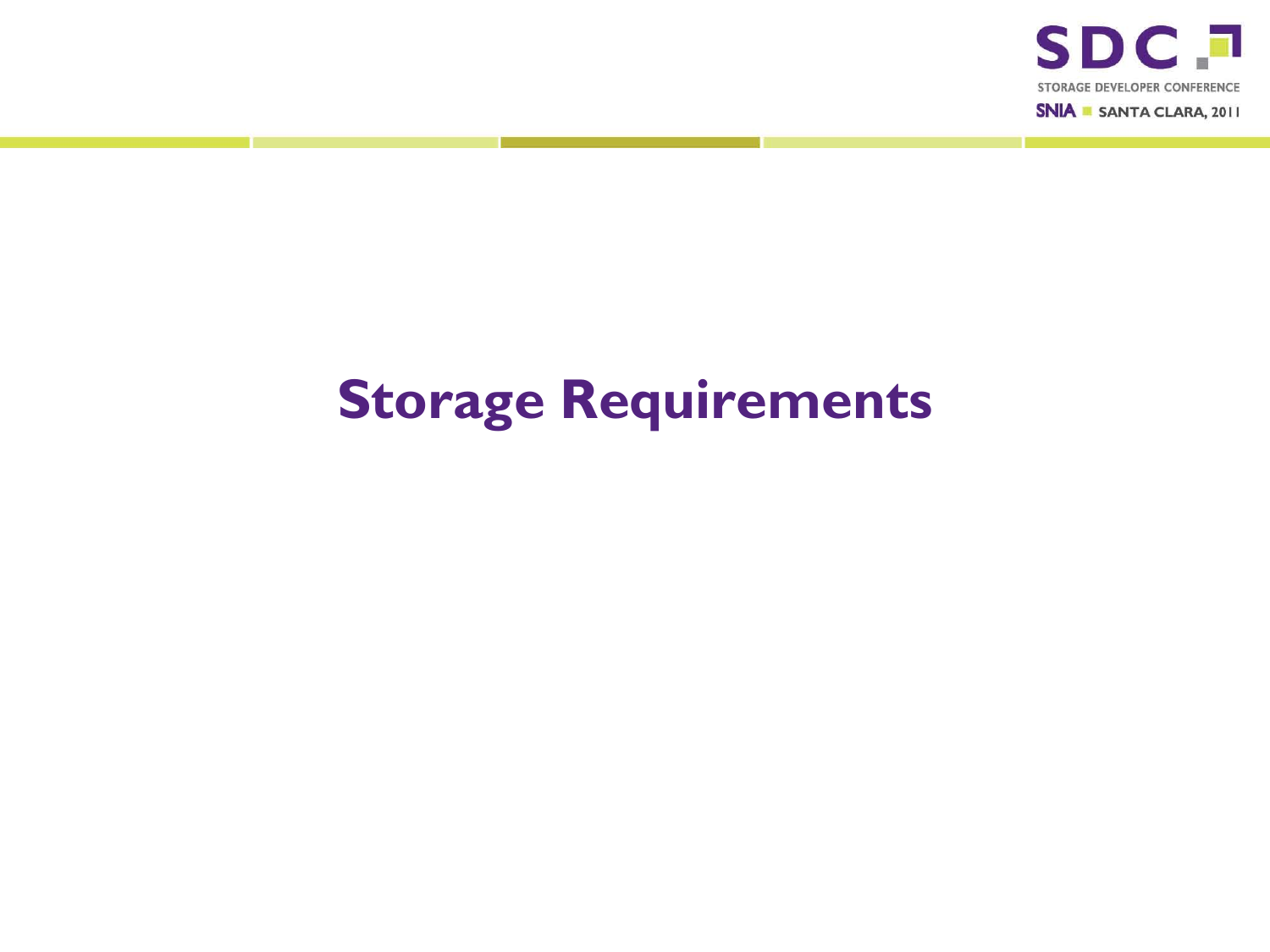## **Storage Requirements Chart**



| Requirement            | Priority       |                |                |                |
|------------------------|----------------|----------------|----------------|----------------|
|                        | laaS           | PaaS           | <b>Storage</b> | Hybrid         |
| Encryption             | $\mathbf{1}$   | $\mathbf 1$    | 3              | $\mathbf{1}$   |
| Key management         | $\overline{2}$ | $\overline{2}$ | 4              | $\overline{2}$ |
| Network configuration  | $\overline{3}$ | $\,8\,$        | 10             | 10             |
| Data verification      | 6              | $\overline{7}$ | 5              | 6              |
| Storage virtualization | $\overline{4}$ | $\overline{5}$ | $\overline{7}$ | 5              |
| Identity management    | $\overline{7}$ | $\overline{3}$ | $\overline{2}$ | $\overline{4}$ |
| Auditing               | 8              | $\overline{9}$ | 6              | 8              |
| Regulatory compliance  | 9              | 10             | 11             | 11             |
| Storage objects        | 12             | $\overline{4}$ | $\mathbf{1}$   | $\overline{7}$ |
| Object cache           | 13             | 13             | 9              | $\overline{3}$ |
| Storage management     | 5              | 6              | 8              | $\overline{9}$ |
| Physical security      | 10             | 12             | 12             | 13             |
| Software management    | $11\,$         | $11\,$         | 13             | $12\,$         |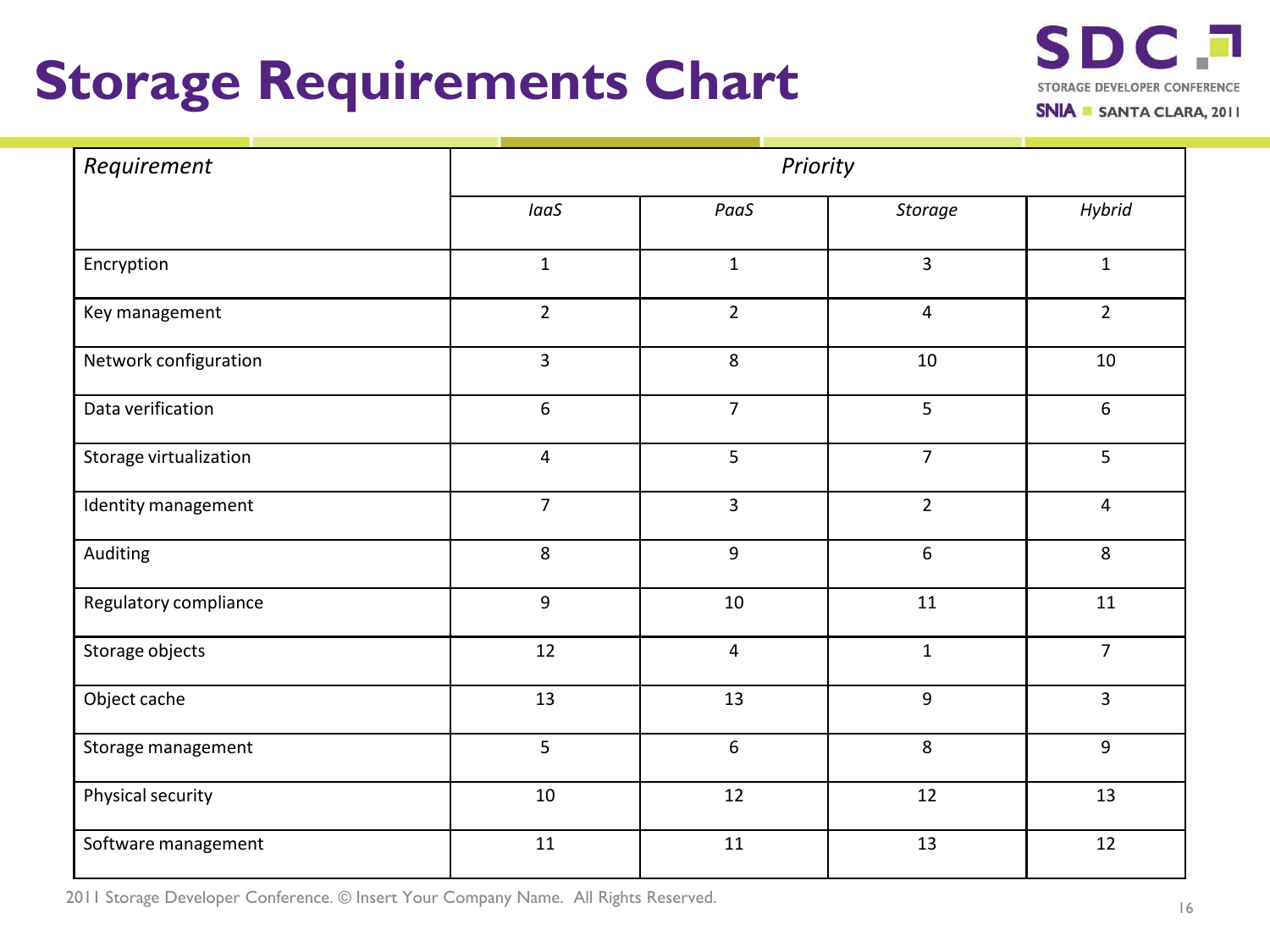- $\Box$  Prevents one tenant from reading another's data.
- $\Box$  Prevents against an insider copying data.
- Data is encrypted using a standard encryption method, e.g. AES-256. All sensitive information, both data and metadata is encrypted.
- $\Box$  The encryption mechanism must satisfy compliance (PCI, FIPS 140-2).
- $\Box$  It must be possible to rekey data at need, preferably without denying access to the data.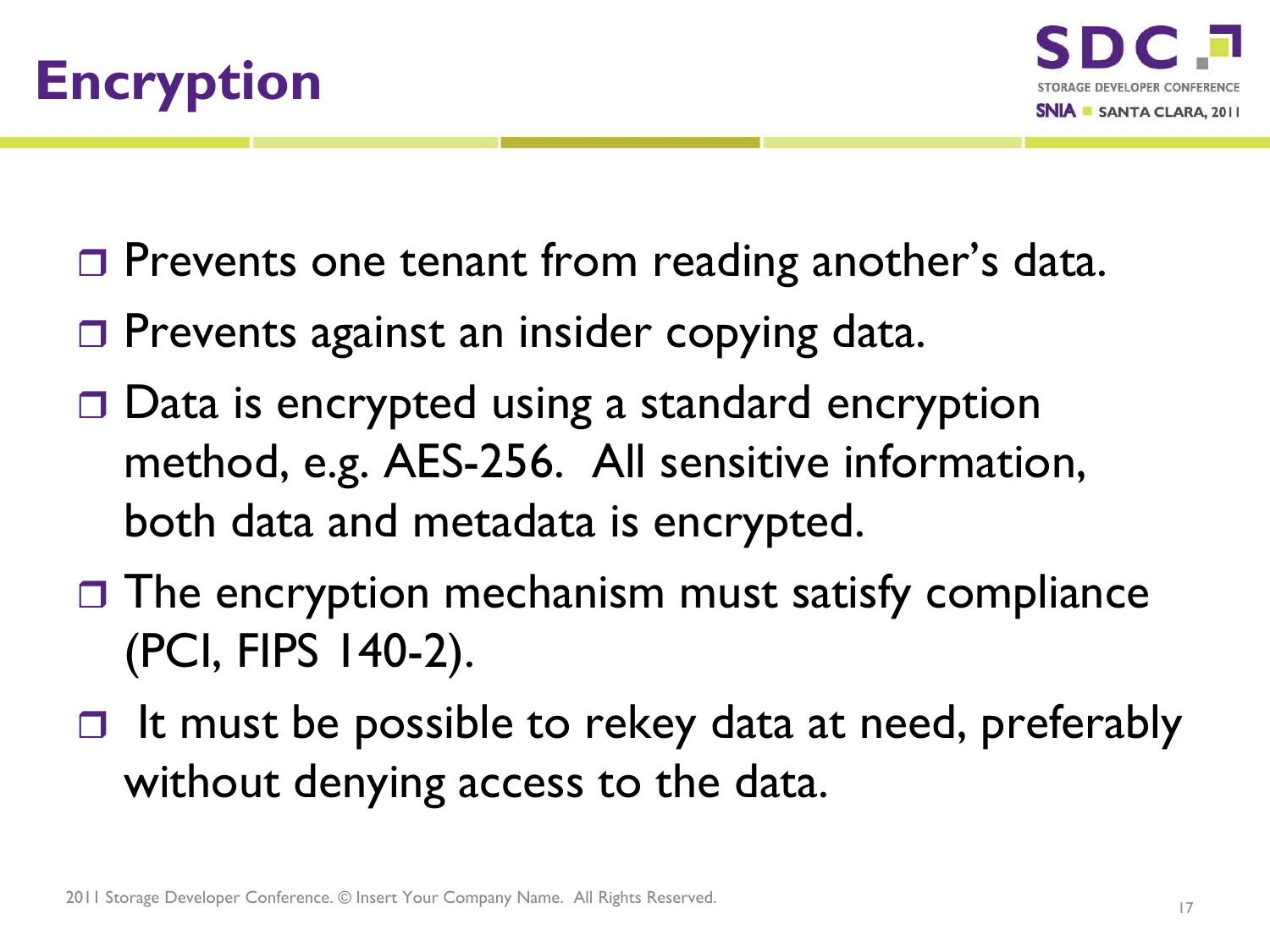

- $\Box$  Provide keys to authorized users securely
- □ Manage life-cycle of keys
	- **O** Creation
	- **□ Storing (perhaps for years)**
	- **□ Re-encryption**
	- **□** Deletion
- □ Key management must allow for users to be added or removed from COIs easily.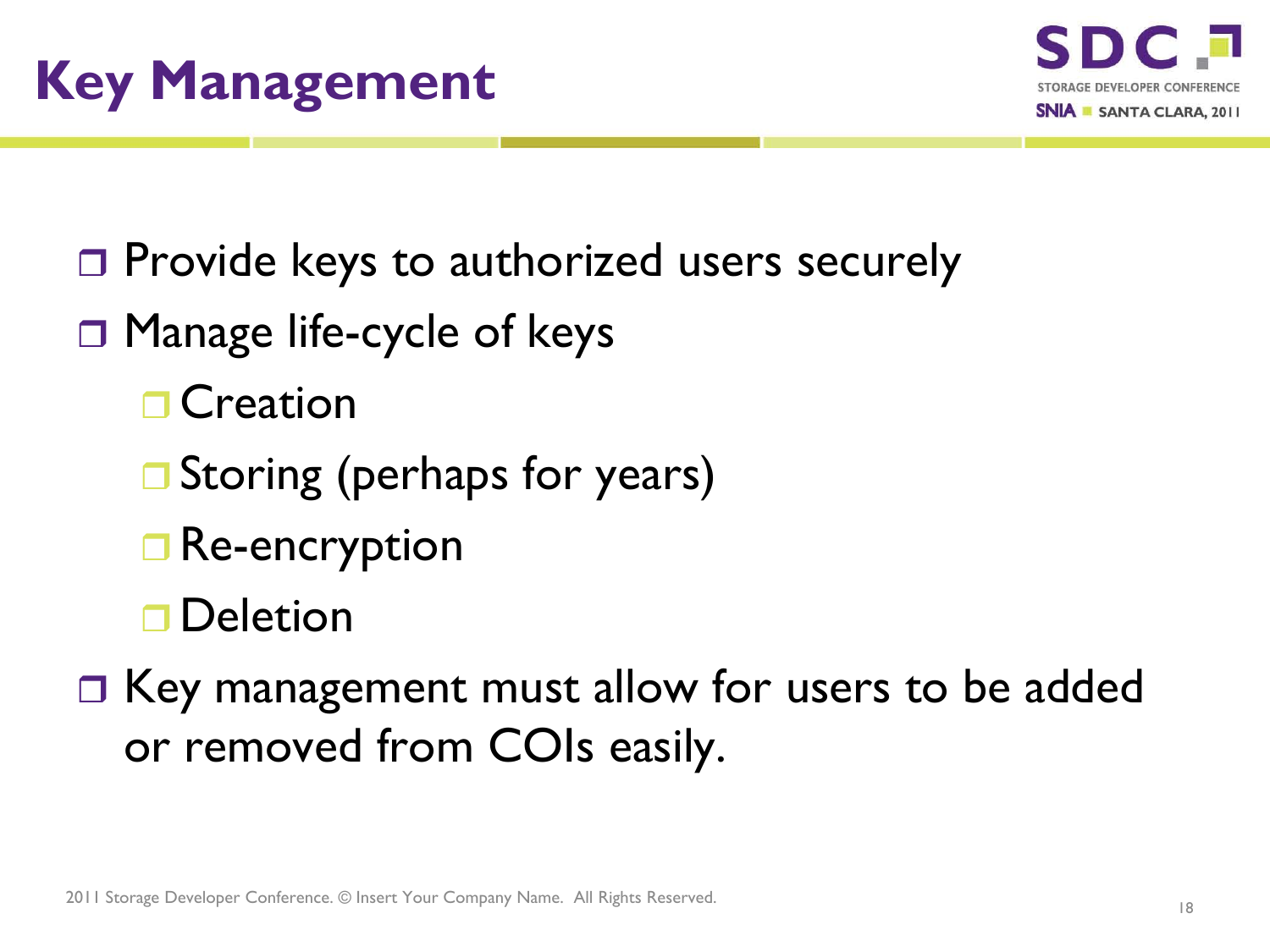

- $\Box$  Separate management role for the cryptoadministrator.
- □ Tenant should be a crypto-administrator
	- **□ Cloud component determines COI membership**
	- **□ Key management system in tenant's data center**
	- □ Cloud stores keys in memory keystore
- $\Box$  Transmission of keys between the key management system and the cryptographic system must be secure.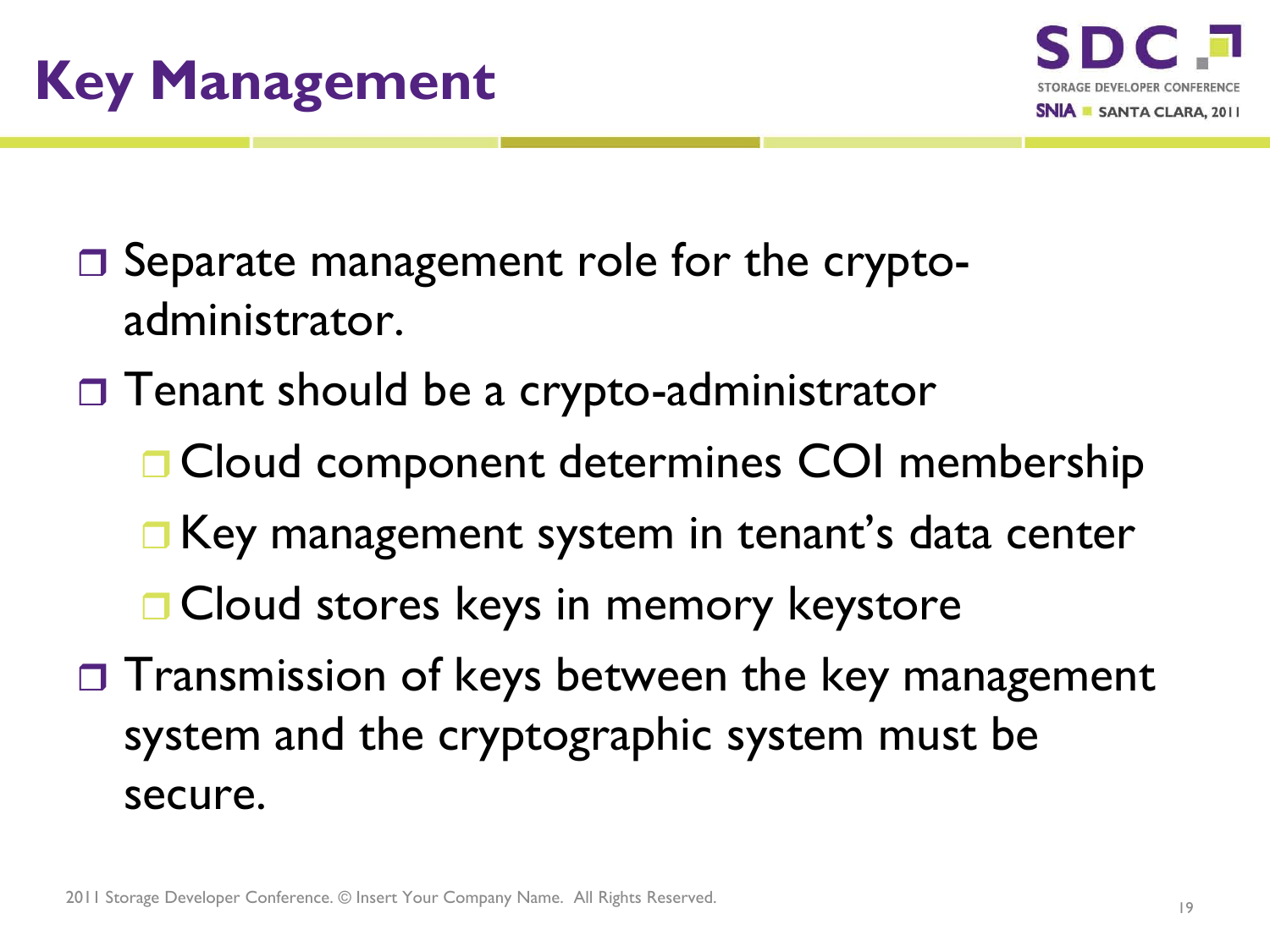

- $\Box$  The storage area network (SAN) should be configured to limit access to the data
	- $\Box$  Fibre-channel uses zones and masking
	- **IP** uses vLANs and firewalls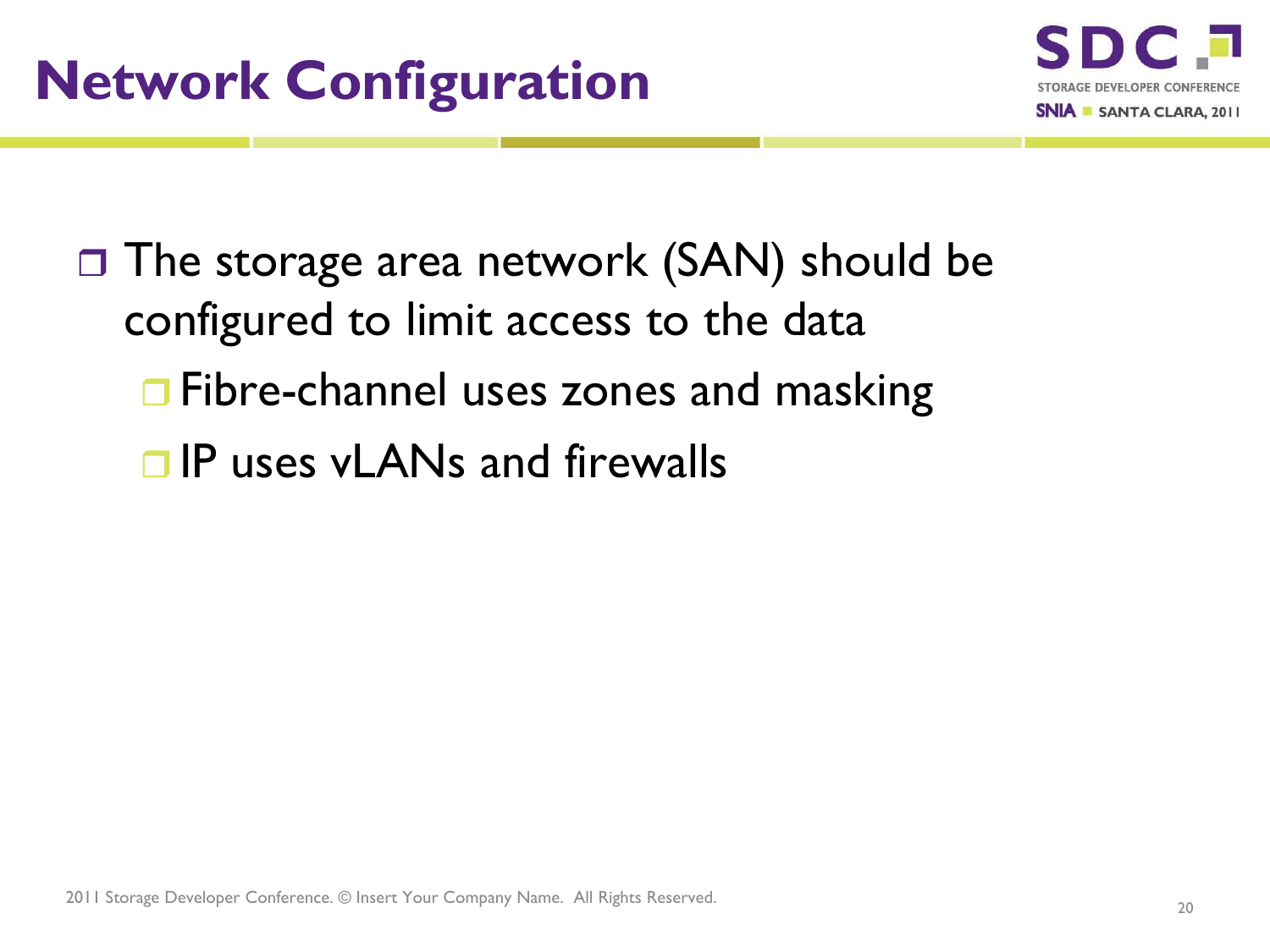

- □ Relevant SAN protocols must be supported depending on the cloud requirements (FC, iSCSI, NAS, FCoE).
- $\Box$  It must be possible for the SAN to be configured so that access is restricted to the appropriate users, preferably from a single pane-of-glass.
- $\Box$  It should be possible to control access levels based upon the configuration (e.g. hypervisor vs. VM).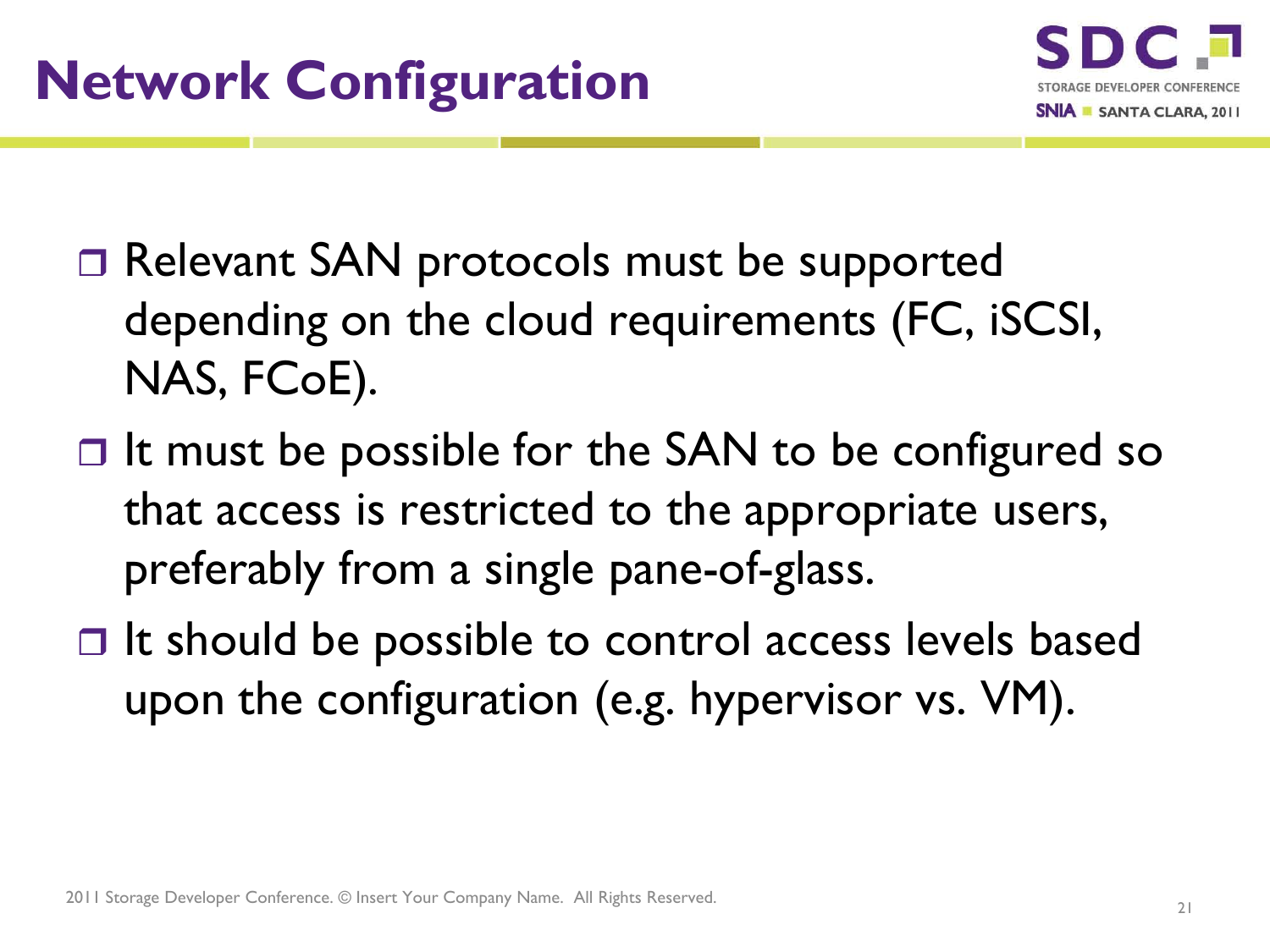



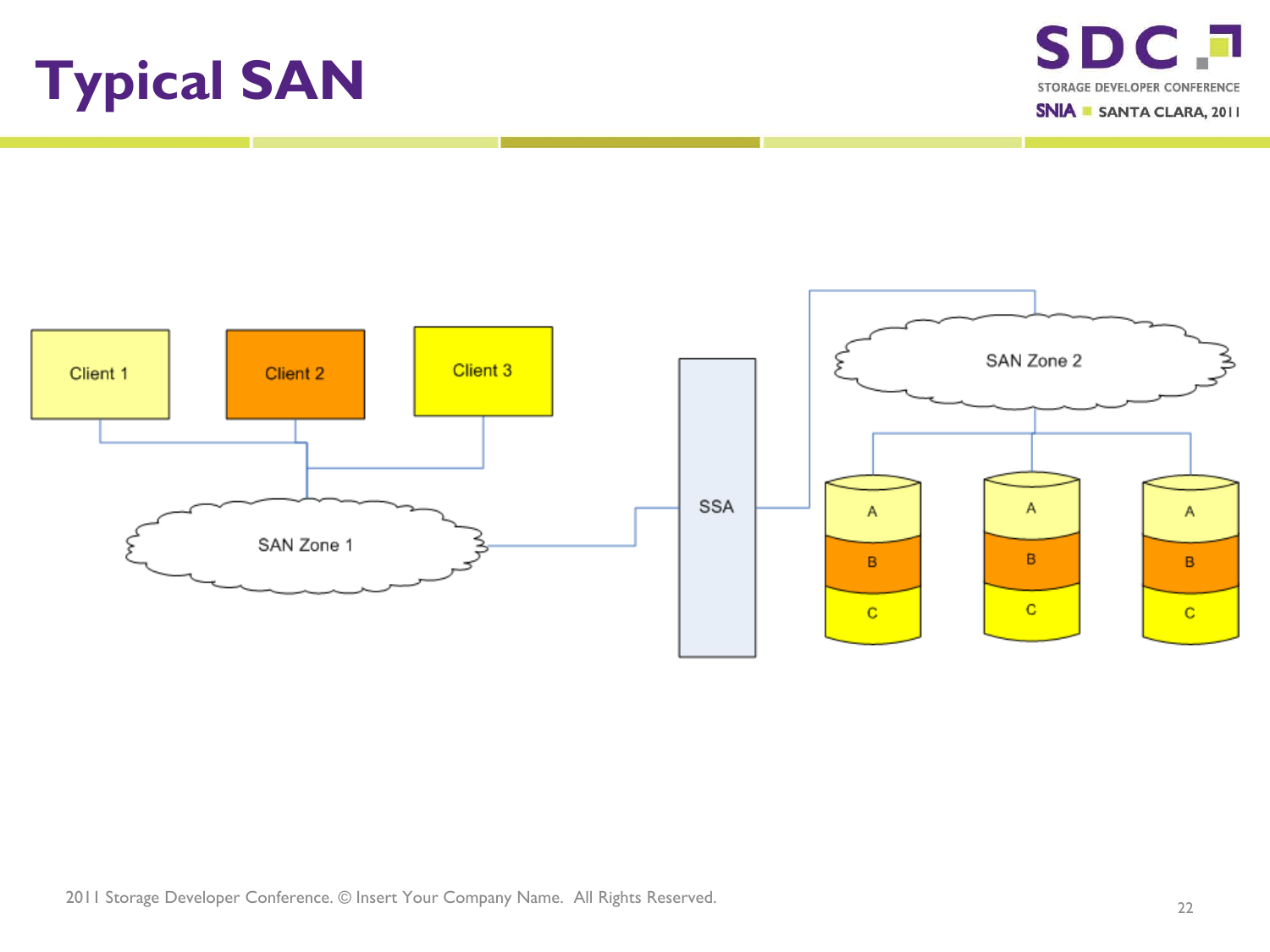- $\Box$  Verify that data that is read is the same as that which was stored.
- $\Box$  Protects against data tampering, either accidental or intentional.
- □ Possible techniques include SHA-2, checksums, homomorphic tags.
- $\Box$  Digitally signing at least part of the data (e.g. metadata) allows verification that it was used to perform the initial encryption.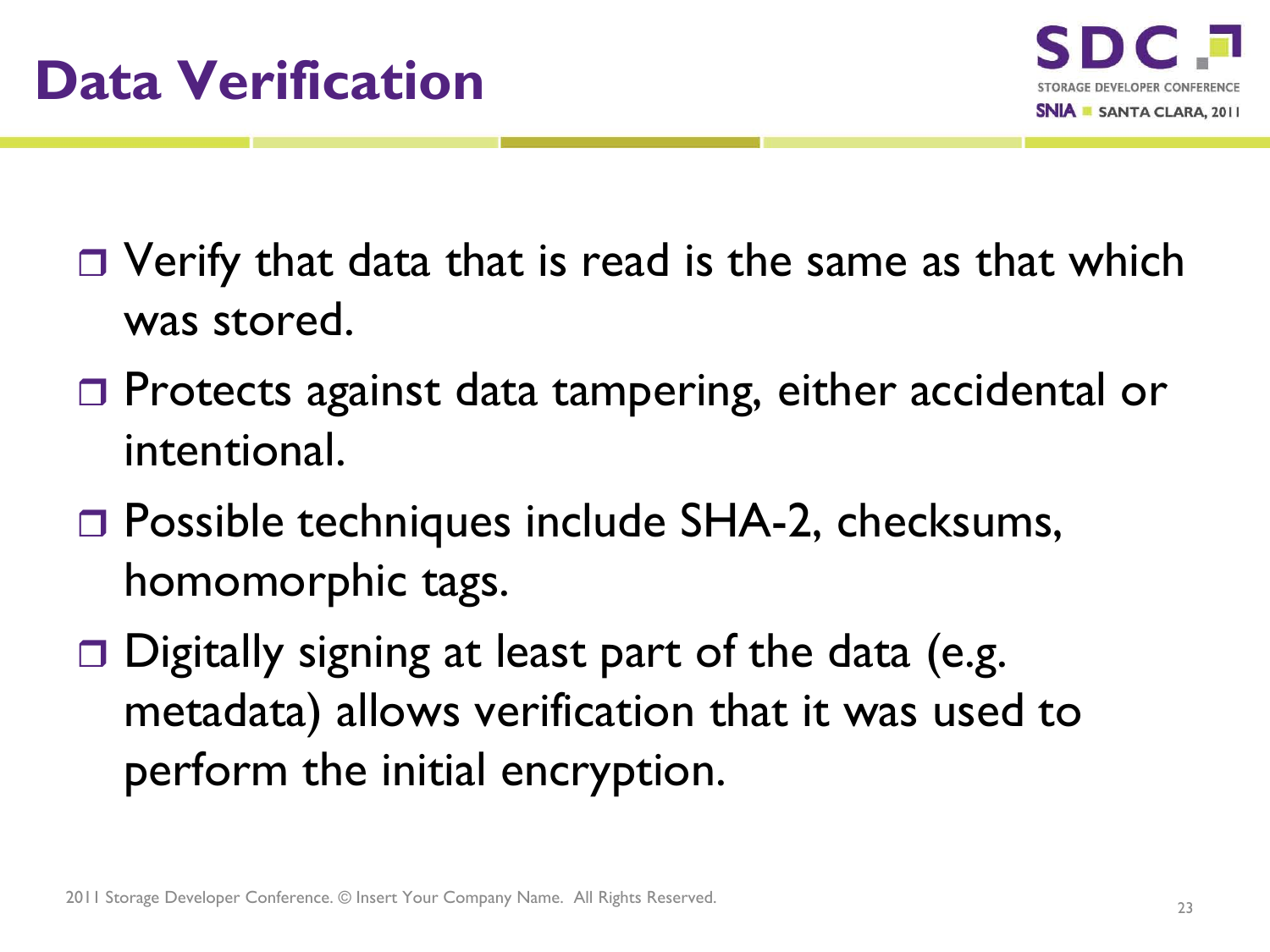

- □ Allocate available storage among the COIs.
- □ Needed to handle small storage COIs efficiently.
- □ Allocate only the storage needed. Cloud users don't want to pay for excess storage.
- $\Box$  Present the storage to the VM using a method understood by its OS (e.g. FC would use a virtual disk).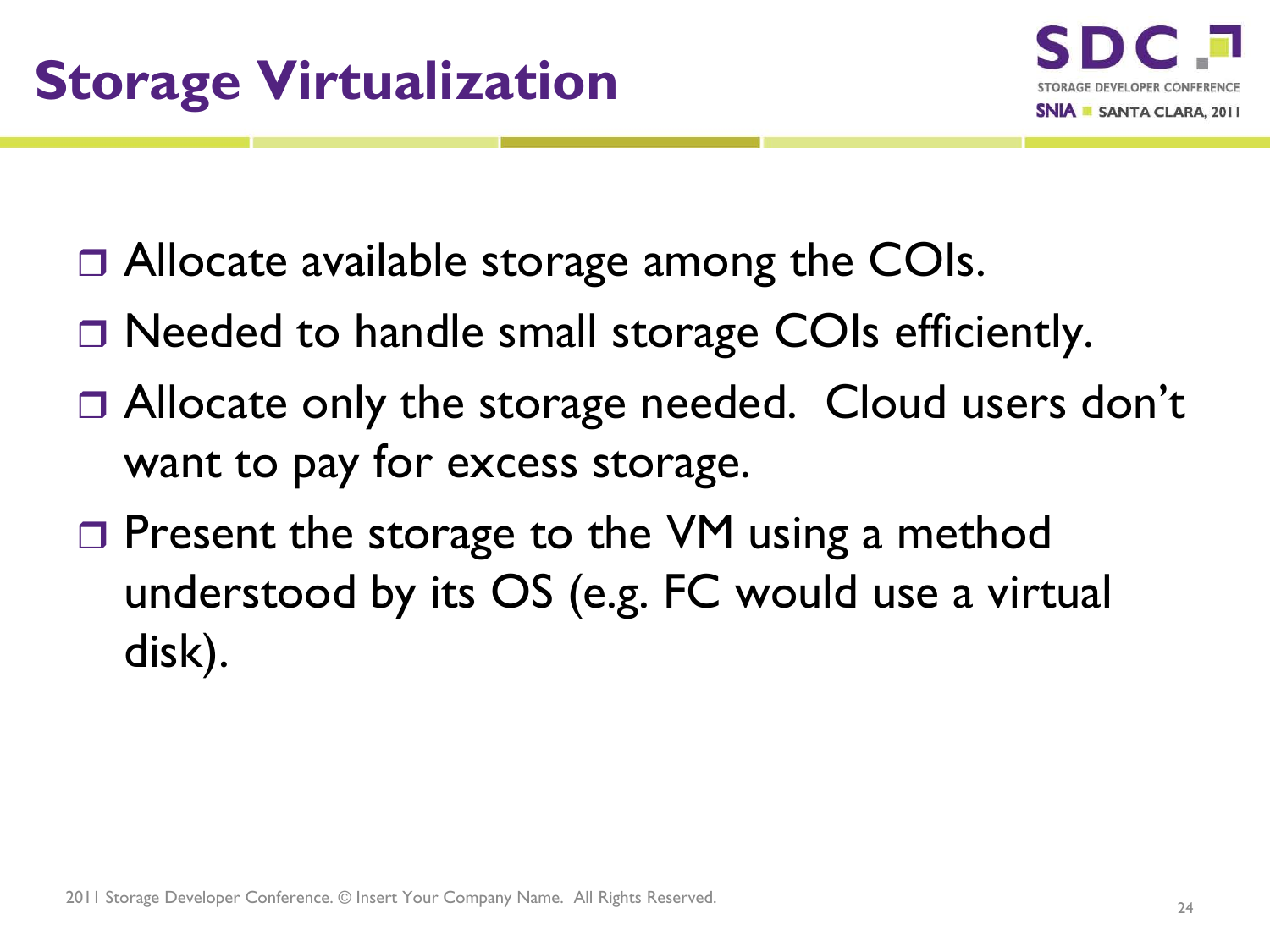

- □ Limit the visibility of storage in a COI to authenticated actors (user, application, or resource).
- □ An identity is a verifiable set of credentials.
- An actor is authenticated and authorized.
- Access control limits what an individual actor can do with a resource through the use of roles.
- □ Certificates may be used by an actor to protect sensitive information (keys).

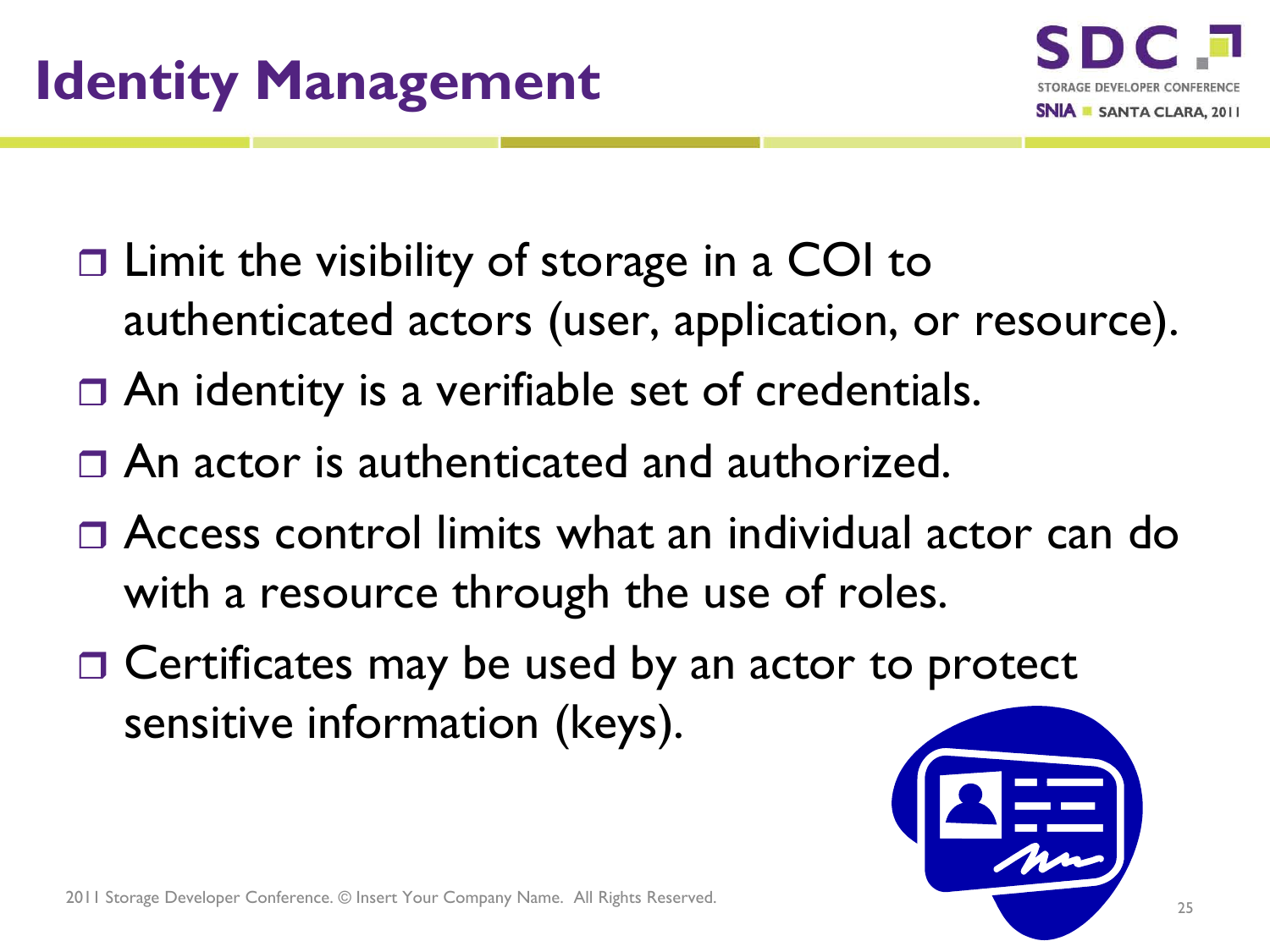

- □ Auditing is the recording of significant events, usually in a log.
- $\Box$  Events from multiple sources may be combined in a single log. This may make time synchronization a necessity.
- $\Box$  Multiple views of the log may be required. The audit administrator may see a different view than a tenant.
- $\Box$  Operations may stop when the log is full.
- □ Alerts can be used for events that require human intervention.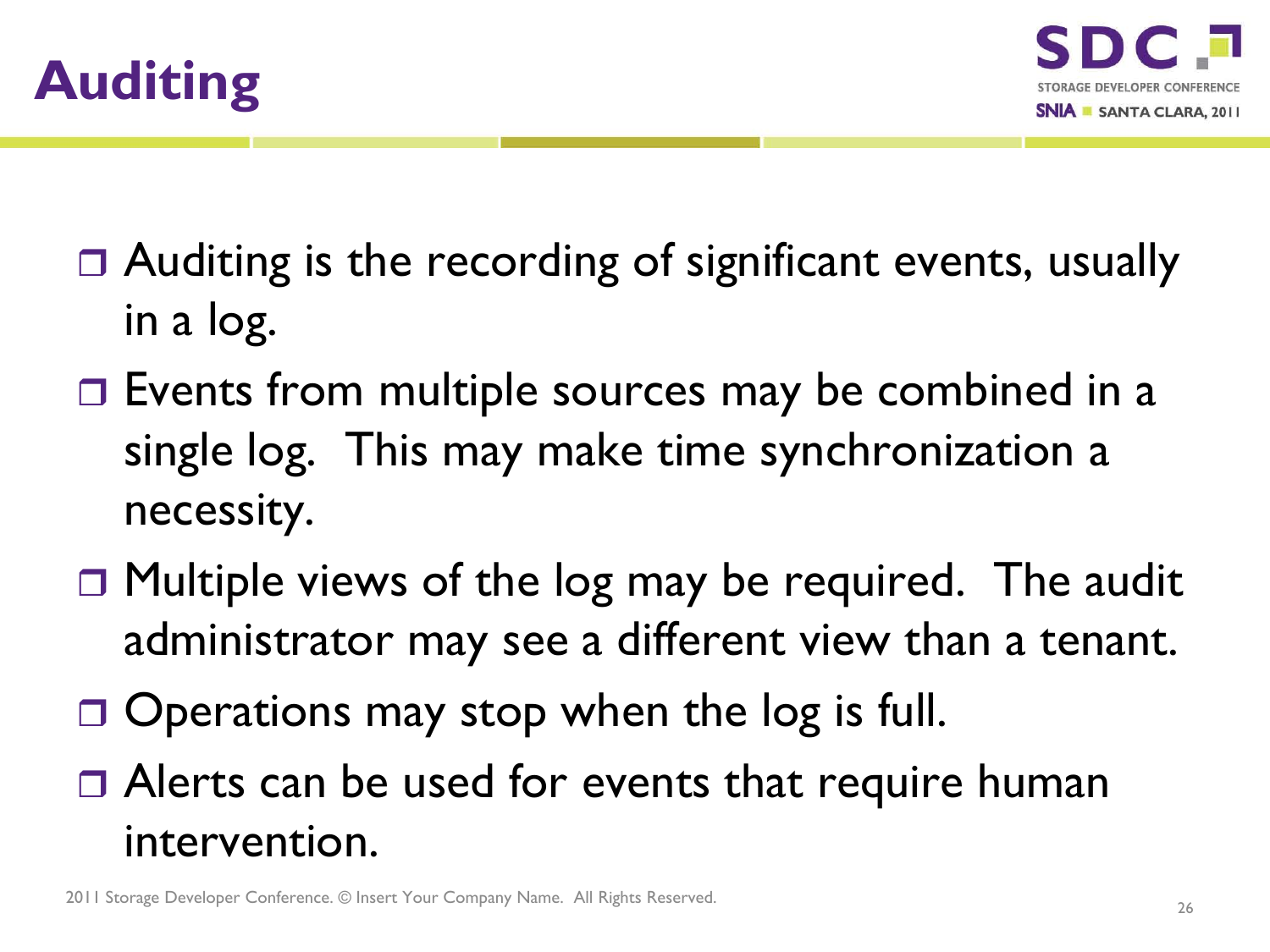

 $\Box$  Compliance with regulations is mandatory in certain circumstances (PCI, HIPAA).

- □ Legal enforcement across different legislative areas can be a problem. Exposure may be limited by:
	- **□ Tenant control of keys**
	- **Location specification**
- □ Cloud providers may provide building blocks to knowledgeable third-party vendors.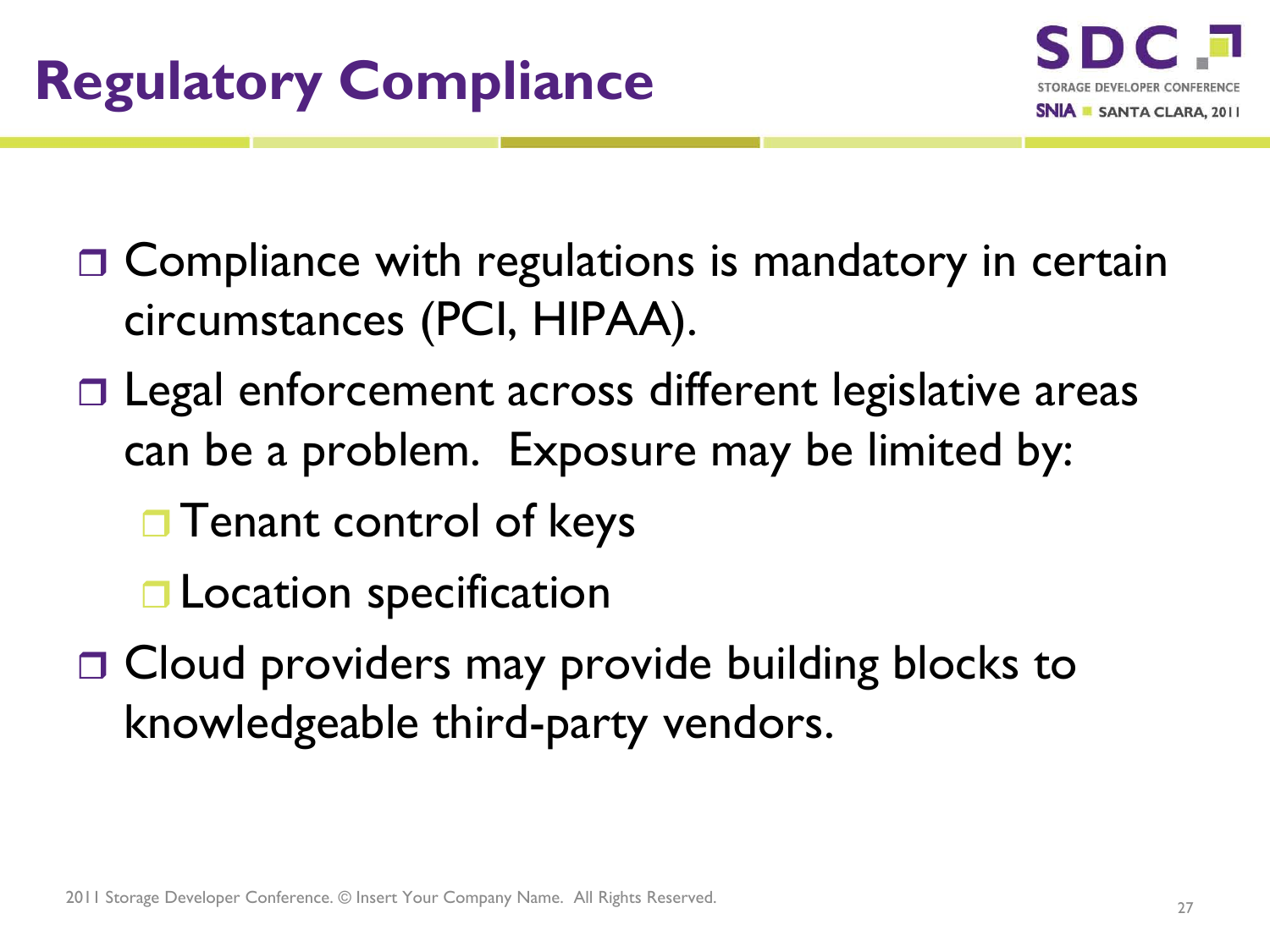- $\Box$  Storage objects contain data that is addressed in a manner independent of the platform.
- □ Configured at creation time based on metadata. The set of supported metadata traits may expand over time or by SLA levels.
- □ Standard (e.g. CDMI) vs. proprietary (e.g. Amazon, Google, …) interfaces.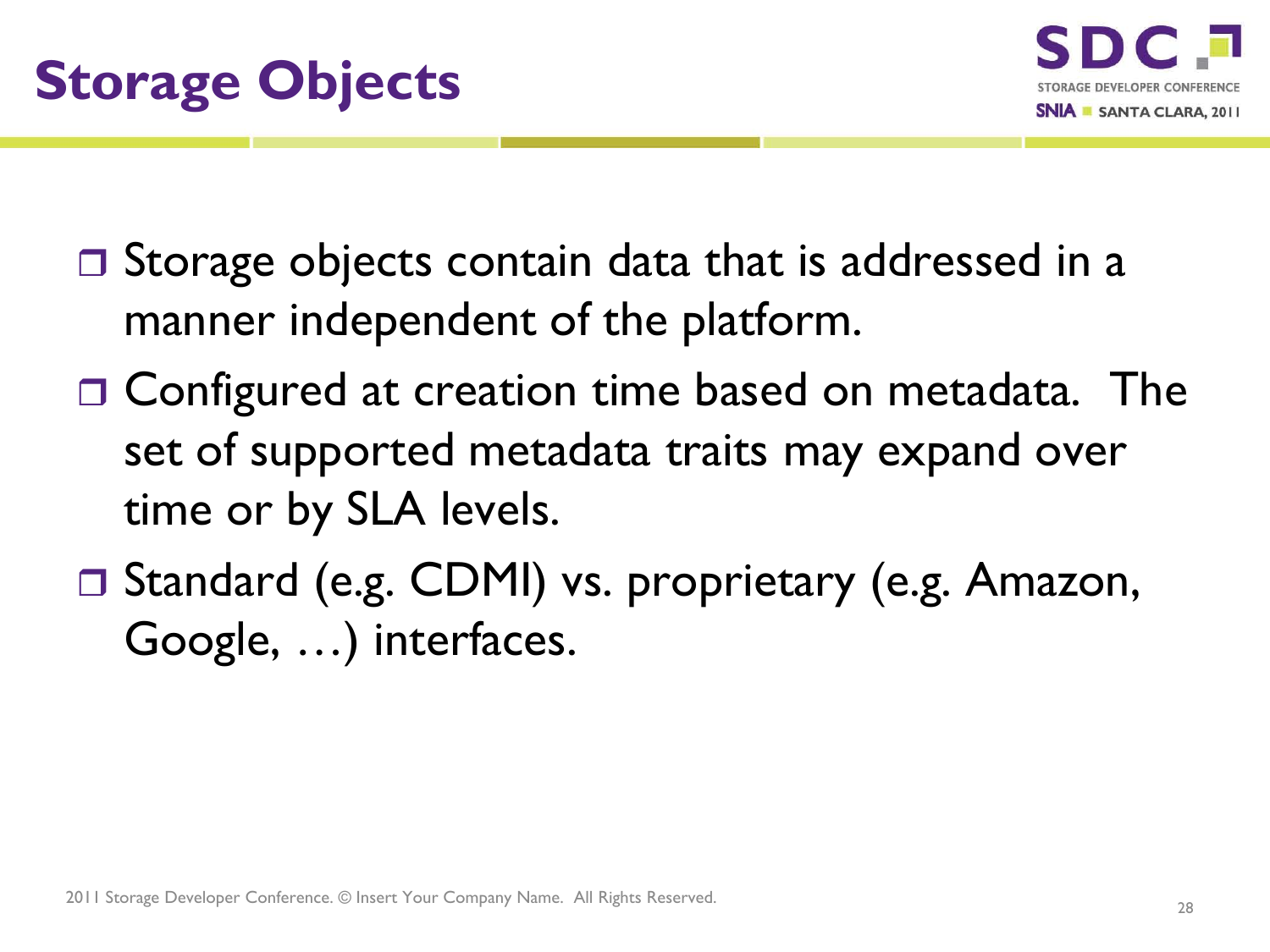



- □ Cache storage objects locally, rather than accessing the cloud for every I/O.
- $\Box$  Improves performance and reduces costs.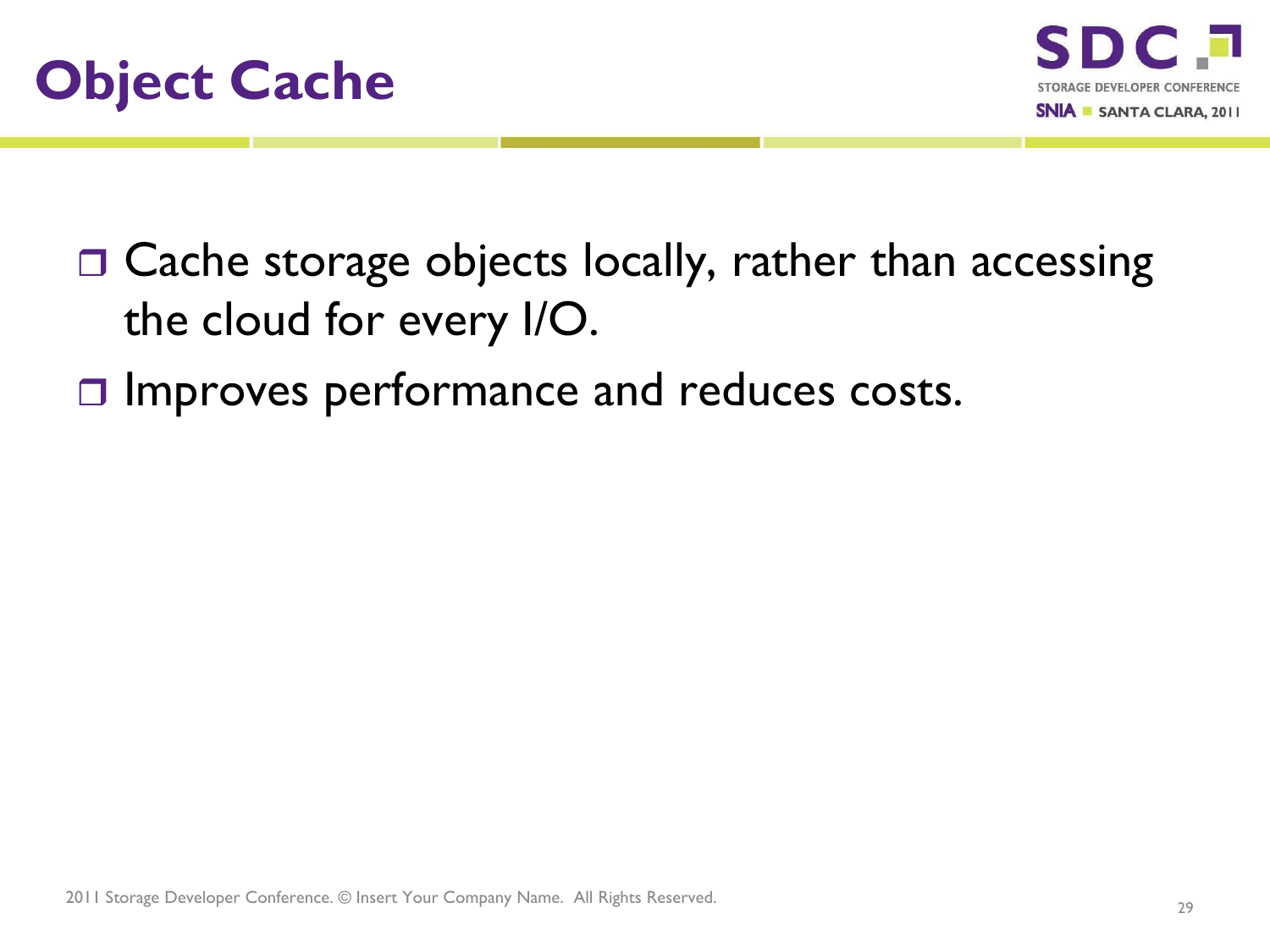

- □ Quality-of-service of the storage is determined by resiliency, performance, and administration.
- □ Resiliency is determined by RAID, backup and snapshots, and disaster recovery.
- **Performance is determined by throughput and** latency.
- □ Administration is determined by how storage is provisioned and managed, preferably using a GUI from a single pane of glass.
- $\Box$  It must be possible to move data between storage of different QoS characteristics.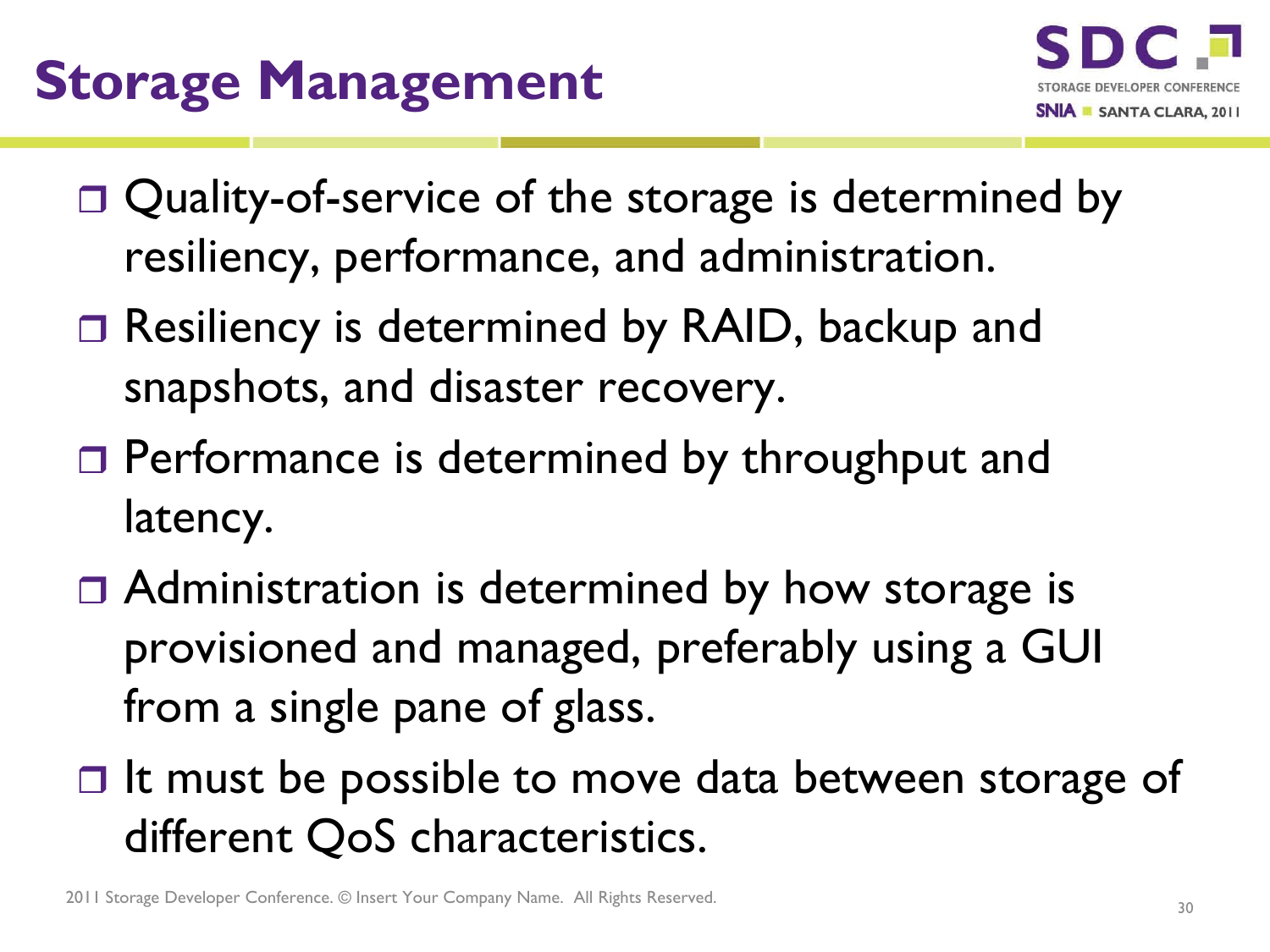

- $\Box$  Security of the physical location
- □ Reliability and cost of power
- □ Environmental concerns (e.g. cooling)
- □ Ruggedness of the hardware itself (especially in military situations)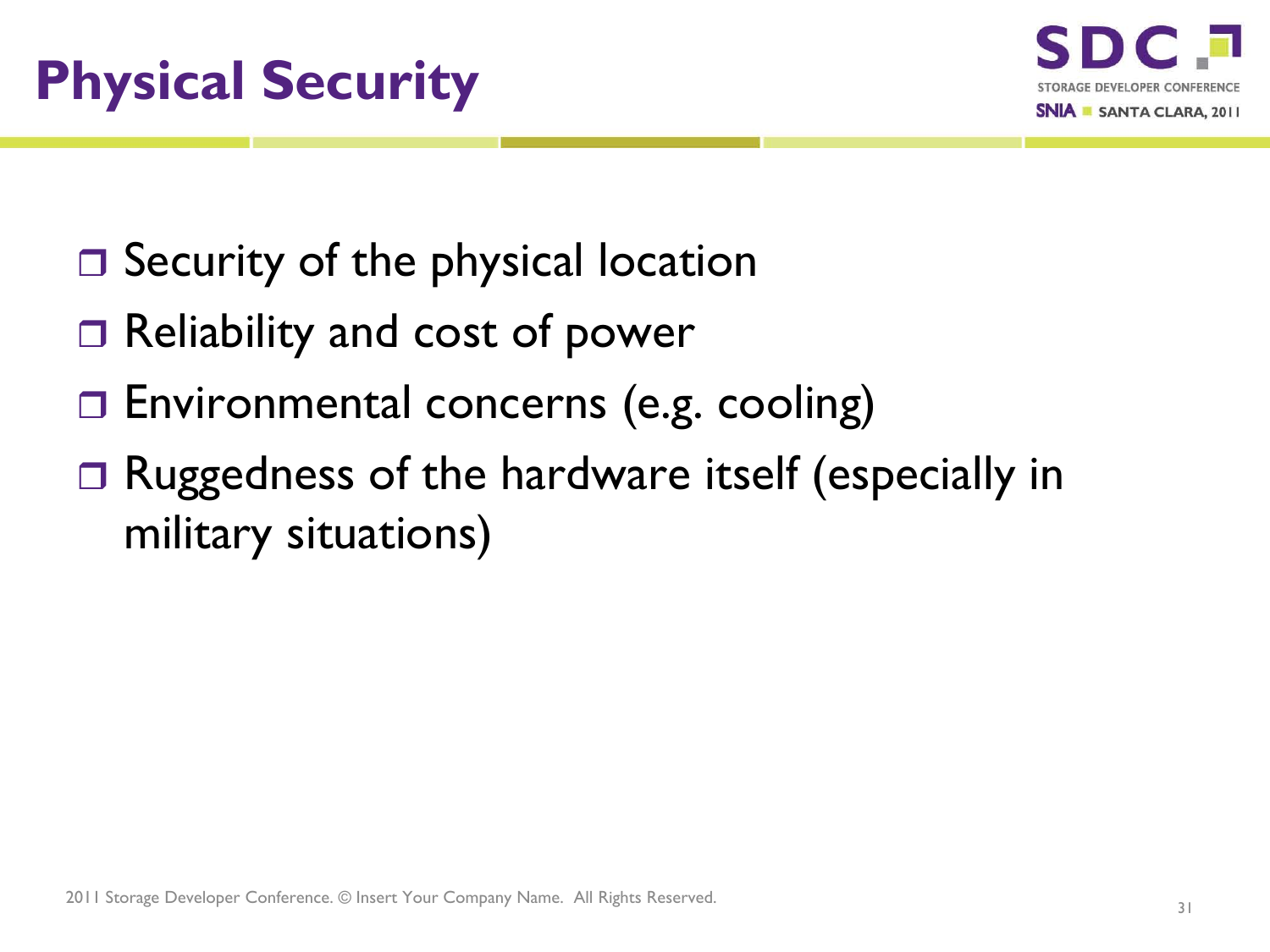

- $\Box$  Software errors should not stop the system.
- □ Neither should software updates.
- $\Box$  Error reporting can be a problem in secure situations. Defense and commercial applications may have different requirements.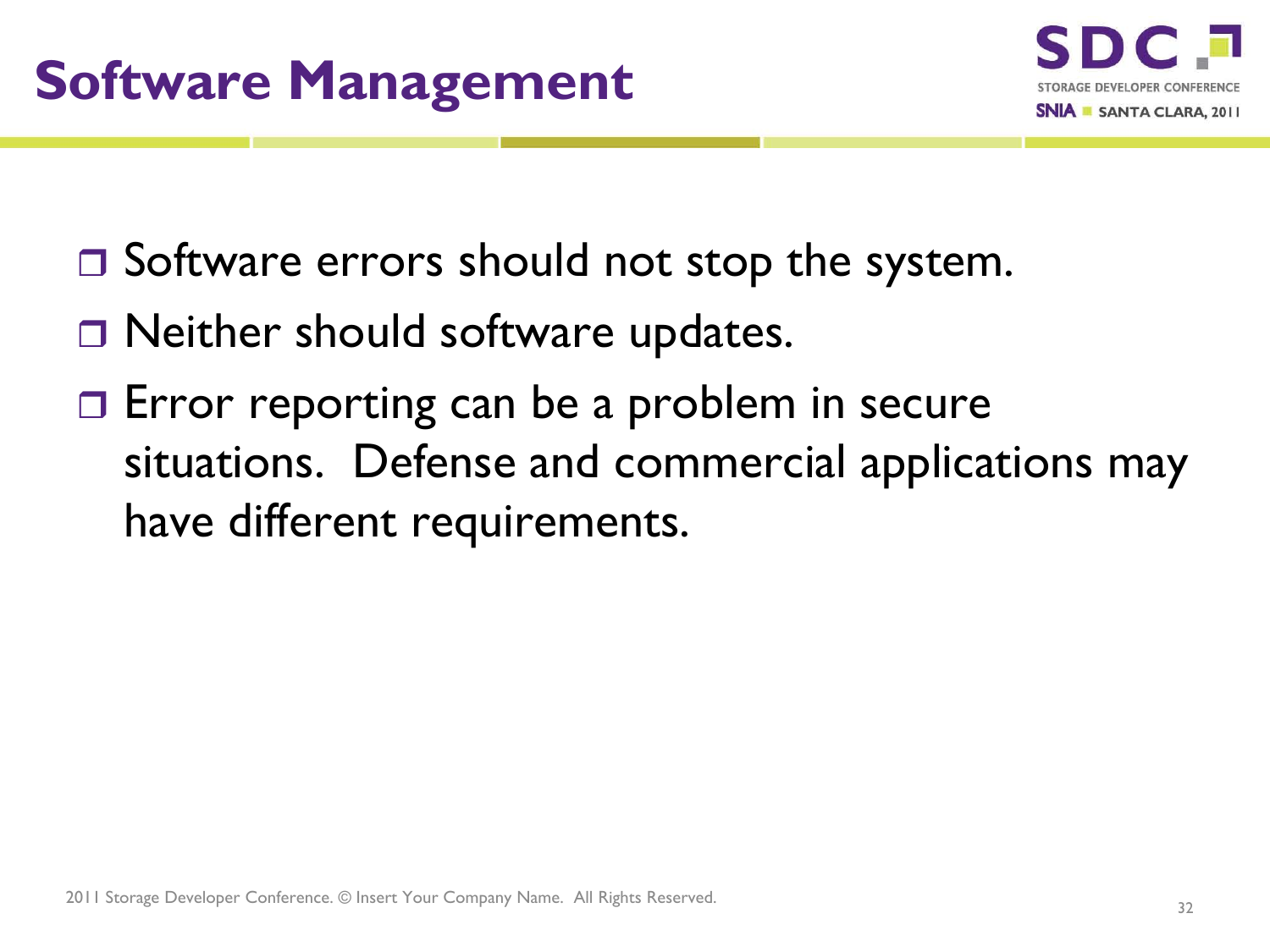



- □ Secure storage COIs can be used to provide security for storage in the cloud.
- $\Box$  The large number of possible requirements for storage in the cloud makes prioritization mandatory.
- $\Box$  The best way of getting agreement between customers and vendors is by examining use cases.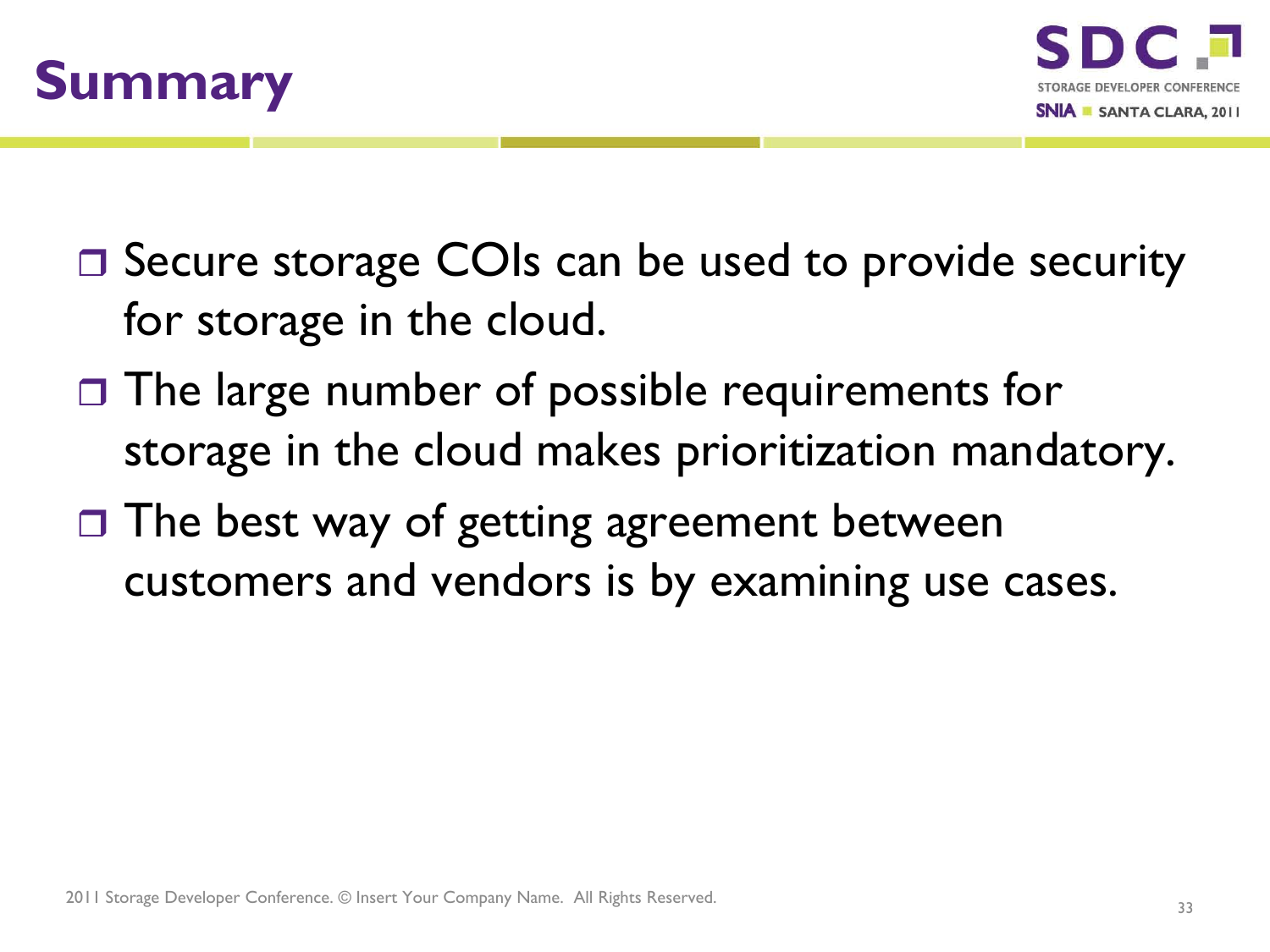



- **D** Unisys Corporation [http://www.unisys.com](http://www.unisys.com/)
- □ SNIA Cloud Storage Initiative <http://www.snia.org/forums/csi>
- □ Representational State Transfer (REST) http://en.wikipedia.org/wiki/Representational\_State\_Transfer
- □ Homomorphic codes, see "Provable Data Possession at Untrusted Stores"

<http://portal.acm.org/citation.cfm?id=1315318>